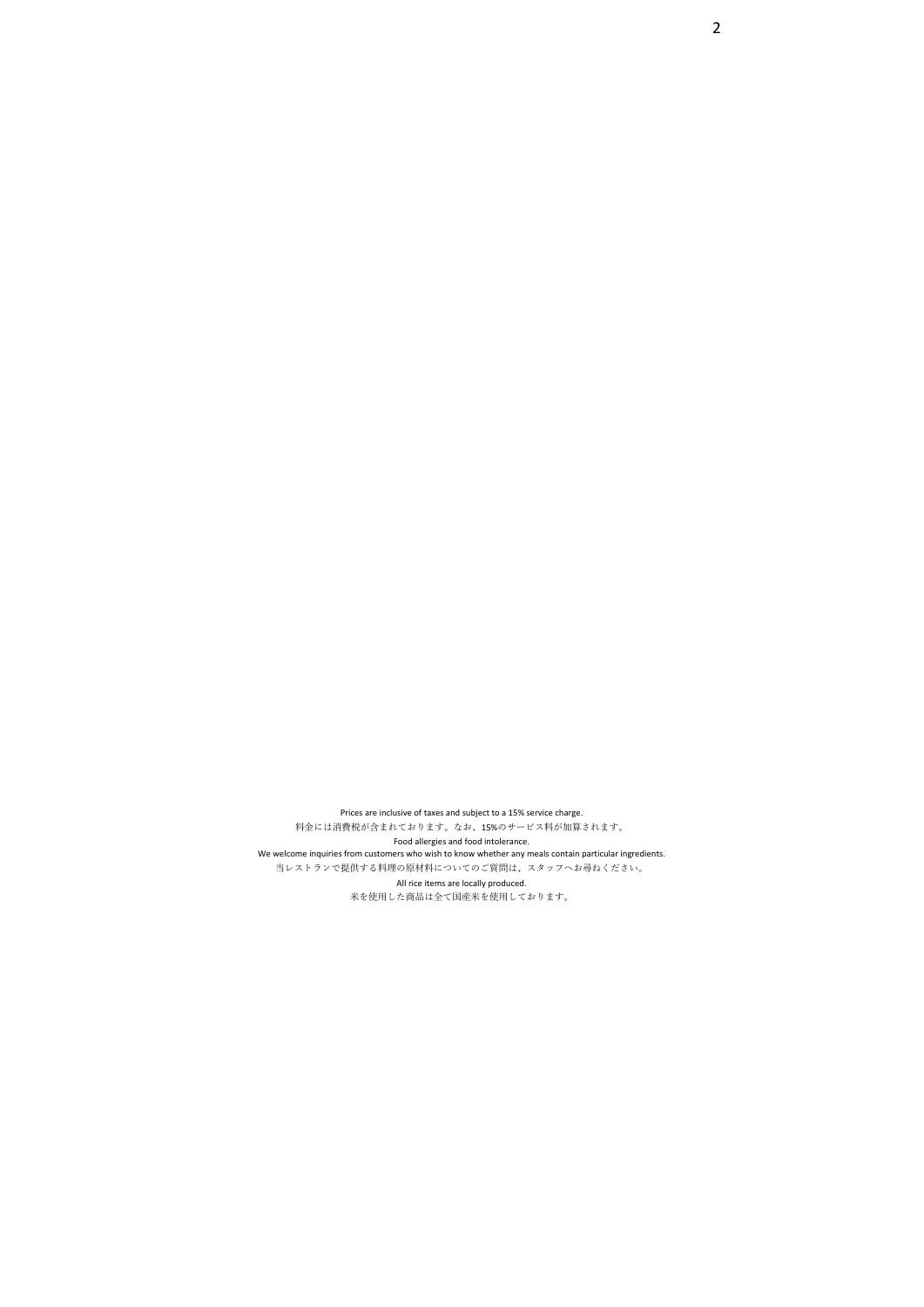## **Contents of each page**  目次

| 1. ~Breakfast~ Comfort Set<br>~朝 食~ コンフォートセット                                                          | $\ll 7:00 \sim 10:00 \gg$                                                                                                                                                                                                                                           | 4 page             |
|--------------------------------------------------------------------------------------------------------|---------------------------------------------------------------------------------------------------------------------------------------------------------------------------------------------------------------------------------------------------------------------|--------------------|
| 2. $\sim$ Lunch & Dinner $\sim$ Comfort Set $\ll 10:00 \sim 21:00 \gg$<br>~ランチ&ディナー~ コンフォートセット         |                                                                                                                                                                                                                                                                     | 5 page             |
| 3. Breakfast a la carte<br>朝食メニュー                                                                      | $\ll 7:00 \sim 10:00 \gg$                                                                                                                                                                                                                                           | $6\sim$ 9 page     |
| 4. All day dining menu<br>単品メニュー                                                                       | $\leq 10:00 \sim 21:00 \geq$                                                                                                                                                                                                                                        | $10$ ~16 page      |
| 5. Kids menu<br>キッズメニュー                                                                                | $\leq 10:00 \sim 21:00 \geq$                                                                                                                                                                                                                                        | $17 - 18$ page     |
| 6. Glass of Wine & Half Bottle Wine $\ll$ 24 hour $\gg$<br>グラス ワイン & ハーフボトル ワイン                        |                                                                                                                                                                                                                                                                     | 19 page            |
| 6. Bottle Wine<br>ボトル ワイン                                                                              | $\ll 7:00 \sim 22:00 \gg$                                                                                                                                                                                                                                           | $20^{\sim}21$ page |
| 6. Other Drinks menu<br>その他ドリンクメニュー                                                                    | $\ll 24$ hour $\gg$                                                                                                                                                                                                                                                 | $22^{\sim}25$ page |
| 7. Late night menu<br>深夜メニュー                                                                           | ≪ 21:00 ~ 翌朝 7:00 » 26~27 page                                                                                                                                                                                                                                      |                    |
| We welcome inquiries from customers who wish to know whether any meals contain particular ingredients. | Prices are inclusive of taxes and subject to a 15% service charge.<br>料金には消費税が含まれております。なお、15%のサービス料が加算されます。<br>Food allergies and food intolerance.<br>当レストランで提供する料理の原材料についてのご質問は、スタッフへお尋ねください。<br>All rice items are locally produced.<br>米を使用した商品は全て国産米を使用しております。 |                    |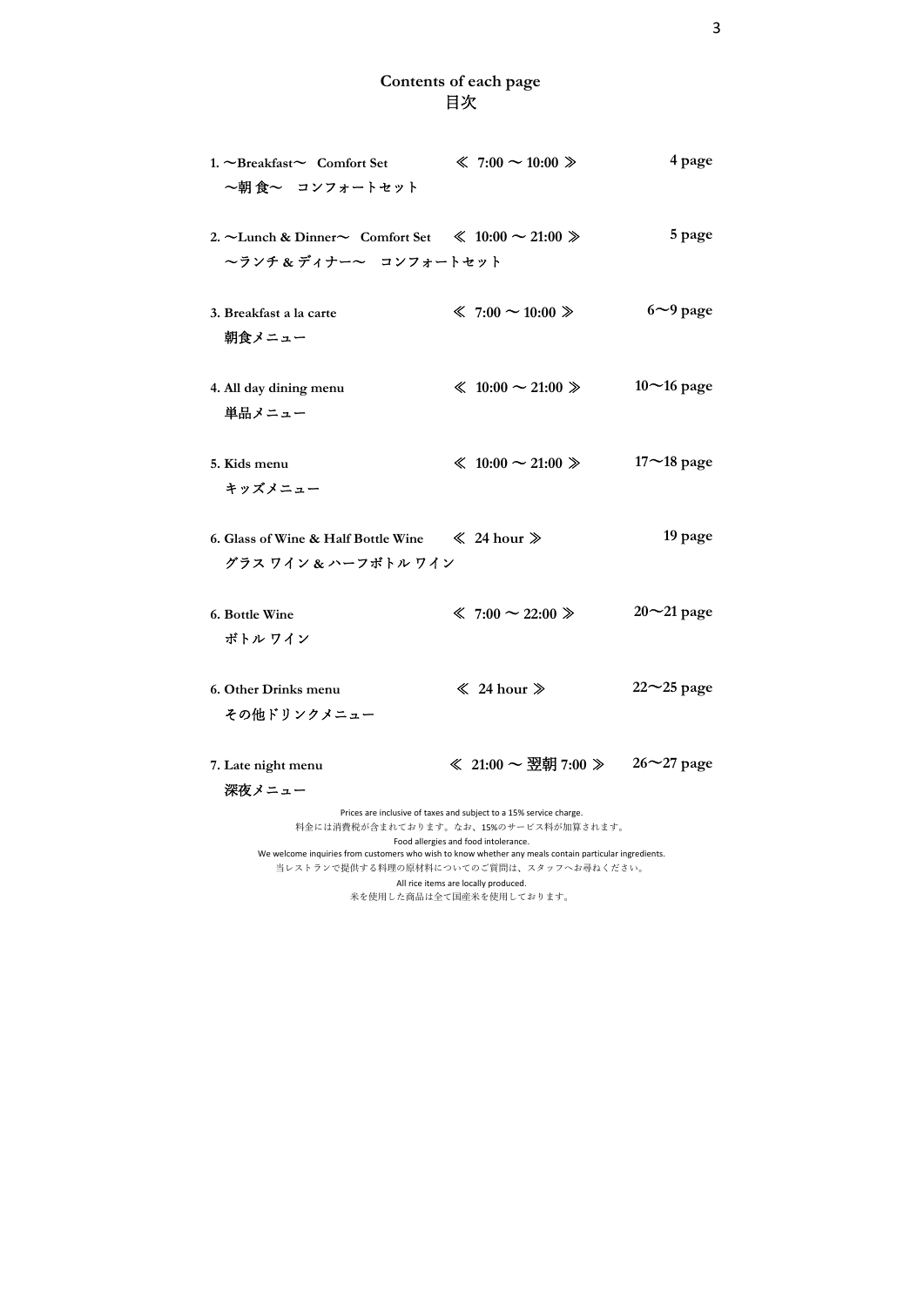### 〜**Breakfast**〜 **Comfort Set**

## 〜朝 ⾷〜 コンフォートセット

Enjoy a memorable time with the chef's recommended breakfast menu.

朝⾷のシェフおすすめメニューで思い出に残るひとときをお楽しみください。

### **Western breakfast** ¥4,000

2 "Eggs your way": (omelet, fried eggs, a poached egg, boiled or scrambled eggs)

Served with bacon, sausages, mushrooms, roasted tomatoes, hash brown, bakery basket selection, green salad, yogurt (choice of fruit, low-fat, natural).

Your choice of omelet fillings: ham, onion, smoked salmon, spinach, cheese, mushrooms. Egg white omelet available on request.

Selection of TWG teas, barista coffee and fresh squeezed orange juice, or fresh squeezed grapefruit juice.

#### ウエスタン ブレックファスト

お好きな卵料理(オムレツ/目玉焼き/ポーチドエッグ/ゆで卵/ スクランブルエッグ)をおひとつお選びください。 オムレツの場合は、お好きな具材(ハム/⽟葱/スモークサーモン/ほうれん草/ チーズ/マッシュルーム)をお選びください。卵白のオムレツもご用意できます。 ベーコン、ソーセージ、マッシュルーム、ローストトマト、 ハッシュブラウン、パンバスケット、グリーンサラダが付いております。 ヨーグルトはプレーン、フルーツ、低脂肪の中からおひとつお選びください。 フレッシュオレンジジュース⼜はフレッシュグレープフルーツジュース、 お好きなコーヒー⼜は紅茶をそれぞれお選びください。

## **Traditionally local breakfast** ¥3,900

grilled market fish, Ajimu rice, Japanese omelet, kobachi, nori, pickles, dangojiru, served with Japanese green tea

#### 和朝食

焼き魚、厚焼き玉子、小鉢、味付け海苔、香の物、だんご汁、 大分県産 安心院米のご飯、緑茶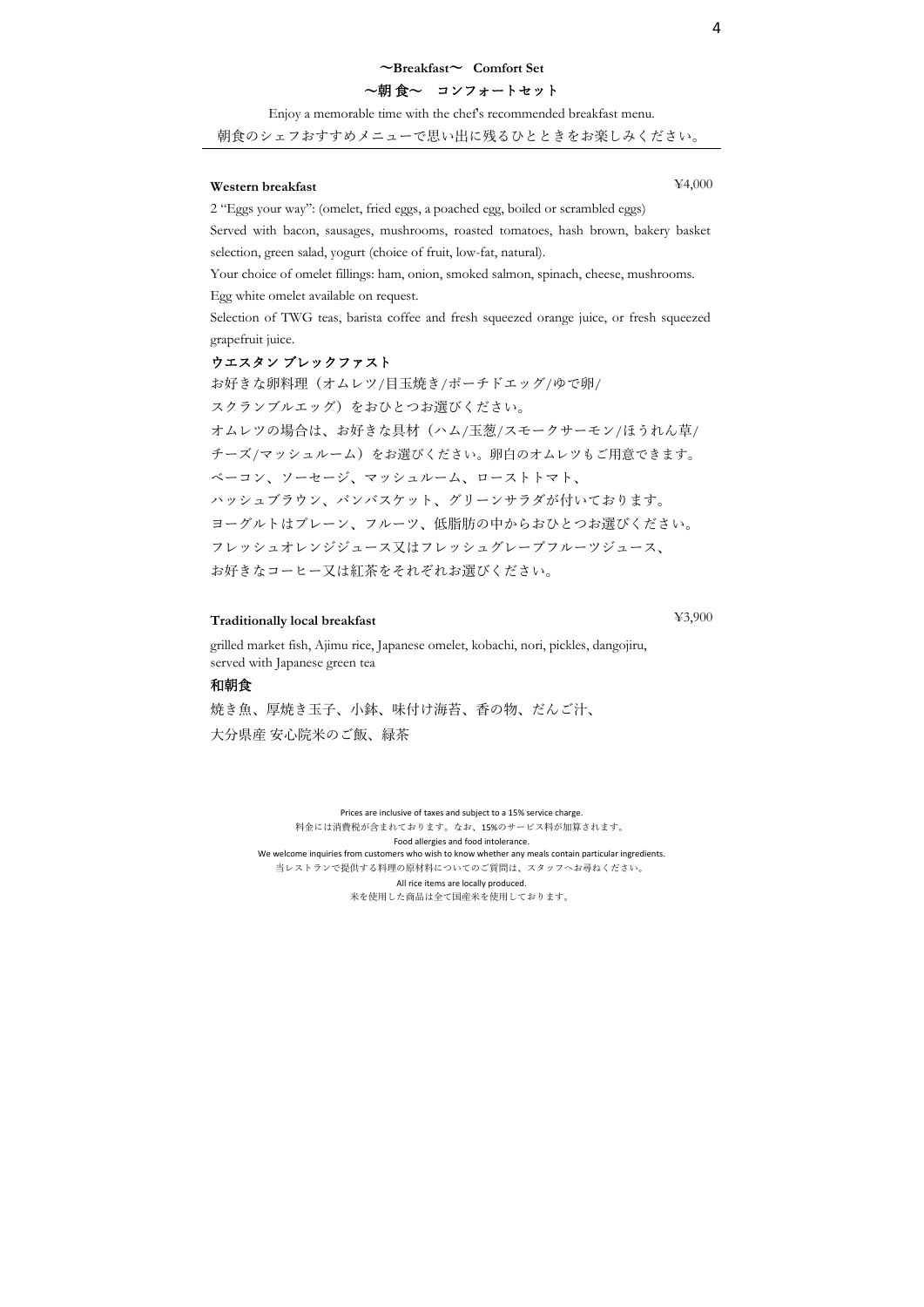#### 〜**Lunch & Dinner**〜 **Comfort Set**

## 〜ランチ **&** ディナー〜 コンフォートセット

Enjoy a memorable time with the chef's recommended menu for lunch and dinner.

ランチとディナーのシェフおすすめメニューで

思い出に残るひとときをお楽しみください。

### **International comfort box\*** ¥4,800

seasonal green salad, soup of the day and Elements selection of sweets. Your choice of main dish: Roasted Oita Market-Fish or Grilled Oita Kome no Megumi Pork

### インターナショナル定⾷ **\***

グリーンサラダ、季節野菜のスープ、パン、デザートの盛り合わせ。 メインディッシュは(大分県産鮮魚のロースト又は、大分県産米の恵み豚のグ リル) の2つの中からから1つをお選びいただけます。

**\***Upgrade your main dish to Oita beef sirloin 100g with red wine sauce (+¥2,000). ¥6,500

メインディッシュを追加料⾦(+¥2,000)で「おおいたビーフサーロイン ⾚ワインソース」へアップグレードいただけます。

## **Local flavors comfort box** ¥4,800

green salad, seasonal sliced raw fish, prawn and vegetable tempura, traditional dipping sauce and condiments, miso soup and Ajimu rice, sliced fruit

### 郷土の味覚定食

旬魚の刺身、海老と野菜の天ぷら盛り合わせ、天つゆ、薬味、 和風サラダ、お味噌汁、香の物、大分県産 安心院米のご飯、果物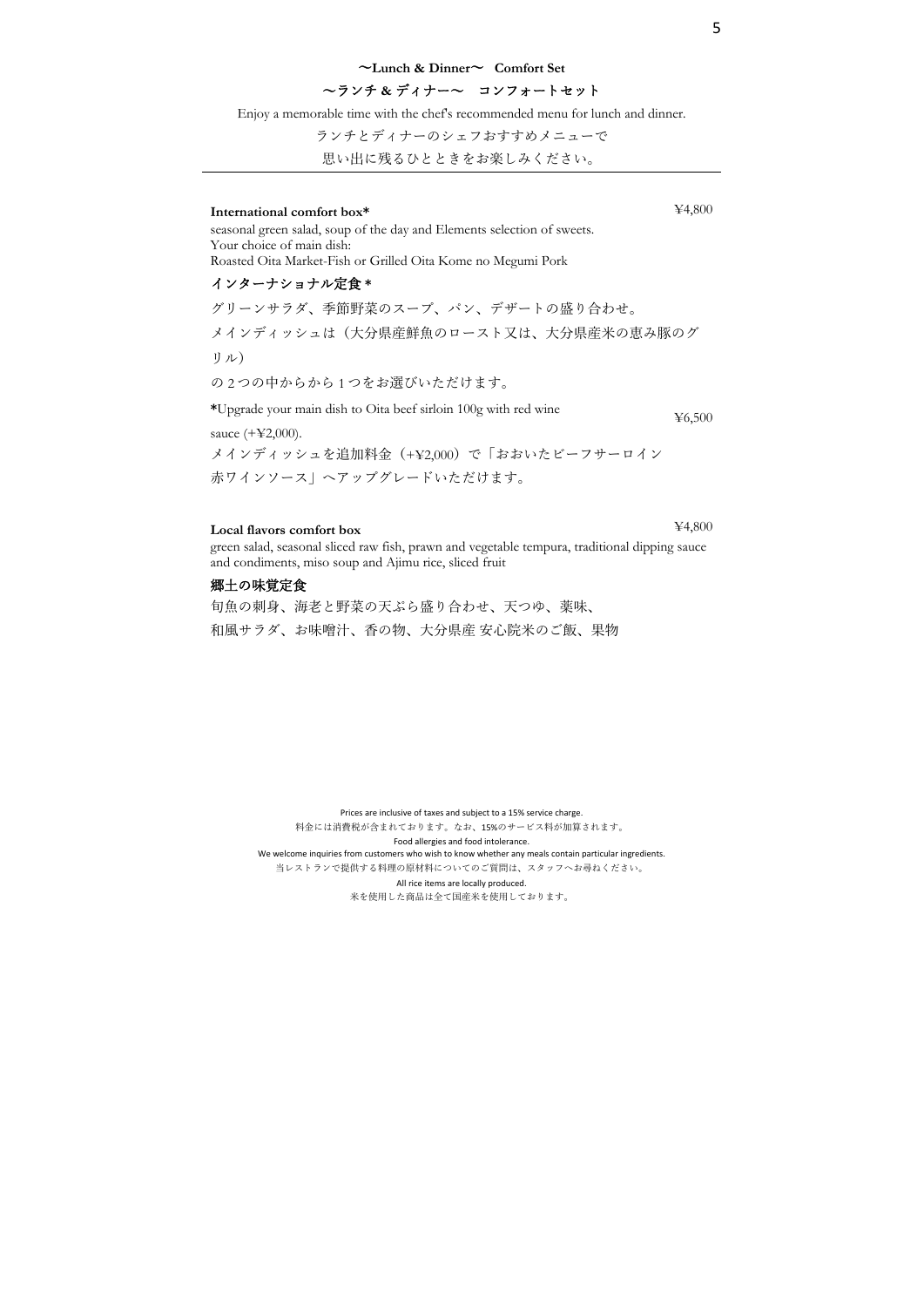# **Breakfast a la carte**

### 朝食メニュー

### **Continental Breakfast** ¥3,200

your choice of fresh orange or grapefruit juice.

Fresh sliced seasonal fruits with your choice of plain, fruit or low-fat yoghurt. Your choice of cereal (homemade bircher muesli, corn flakes, granola, all bran, chocolate crispy, muesli), Resort baker's basket, selection of TWG fine teas, barista coffee or decaffeinated coffee

## コンチネンタル ブレックファスト

パンバスケットにお好きなジュース(オレンジ/グレープフルーツ)、 季節のフルーツ、ヨーグルト(プレーン/フルーツ/低脂肪)、 シリアル(⾃家製バーチャミューズリー/コーンフレーク/グラノーラ/ オールブラン/チョコクリスピー/ミューズリー)を1つお選びください。 お好きなコーヒー⼜は紅茶をお選びください。

### **2 Eggs Omelet** ¥2,000

your choice of fillings: ham, onion, smoked salmon, spinach, cheese, mushrooms. Served with bacon, sausages, mushrooms, roasted tomatoes, hash brown.

Eggs white omelet available on request.

#### オムレツ

お好きな具材(ハム/⽟葱/スモークサーモン/ほうれん草/チーズ/ マッシュルーム)をお選びください。 ベーコン、ソーセージ、マッシュルーム、ローストトマト、 ハッシュブラウンが付いております。卵⽩のオムレツもご⽤意できます。

### **Egg Benedict** ¥2,000

a poached egg on English muffin with hollandaise sauce. Your choice of ham or smoked salmon or sautéed spinach.

### エッグベネディクト

ポーチドエッグ オランデーズソース添え お好きな具材(ハム/スモークサーモン/ほうれん草ソテー)を おひとつお選びください。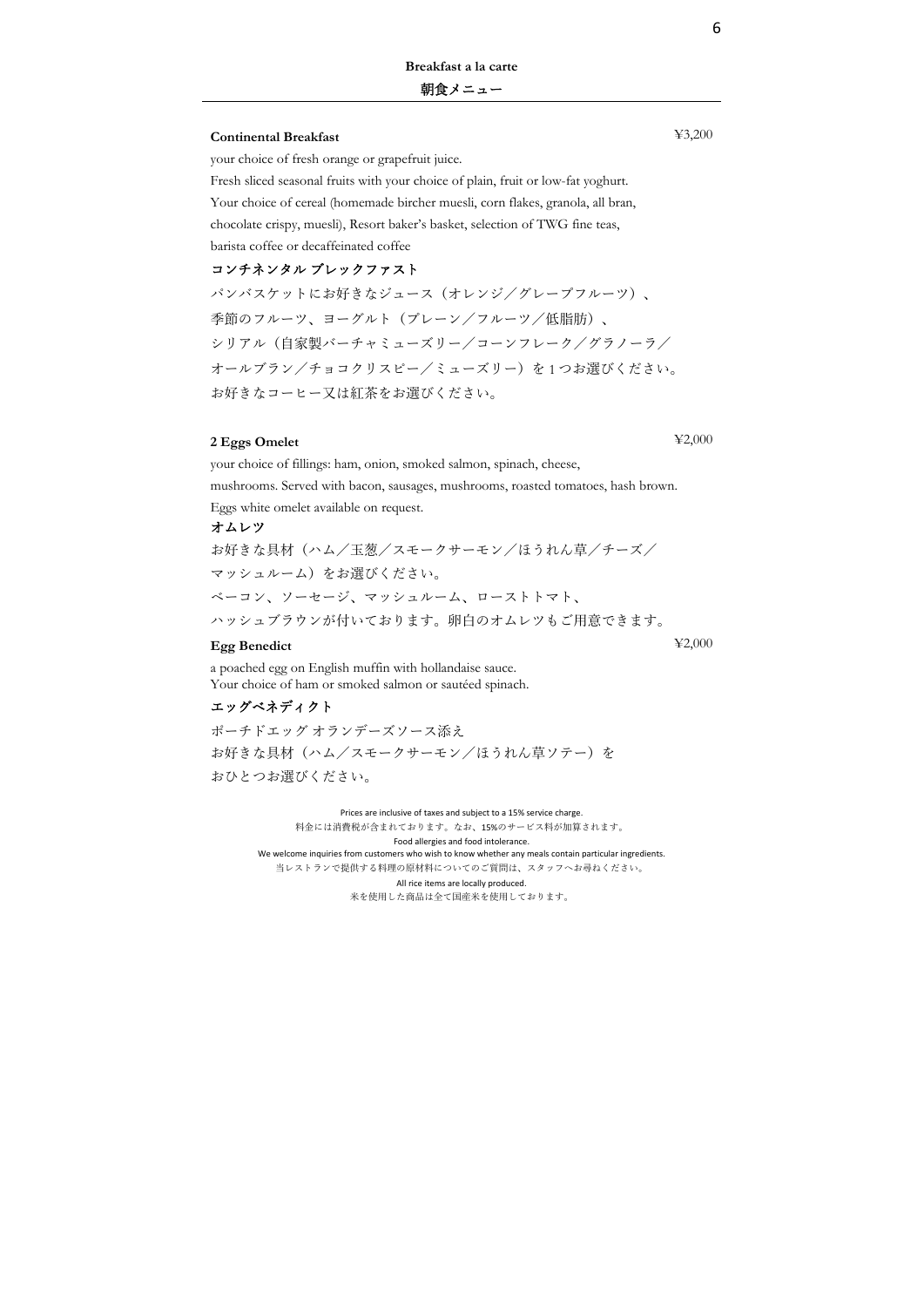### **Eggs "YOUR WAY"** ¥2,000

## 2 eggs fried, poached, boiled or scrambled with toasted sourdough served with bacon, sausages, mushrooms, roasted tomatoes, hash brown

#### 卵料理

お好きな調理法(⽬⽟焼き/ポーチドエッグ/ゆで卵/スクランブルエッグ) をおひとつお選びください。ベーコン、ソーセージ、マッシュルーム、 ローストトマト、ハッシュブラウンが付いております

**ANA INTERCONTINENTAL Beppu original French toast** ¥2,000

Onsen salt

**ANA** インターコンチネンタル別府オリジナルフレンチトースト 温泉塩

メープルシロップ、ホイップクリーム、ベリーコンポート添え

**Pancakes, or Waffles** ¥1,000

パンケーキ/ワッフル

served with maple syrup, whipped cream and berry compote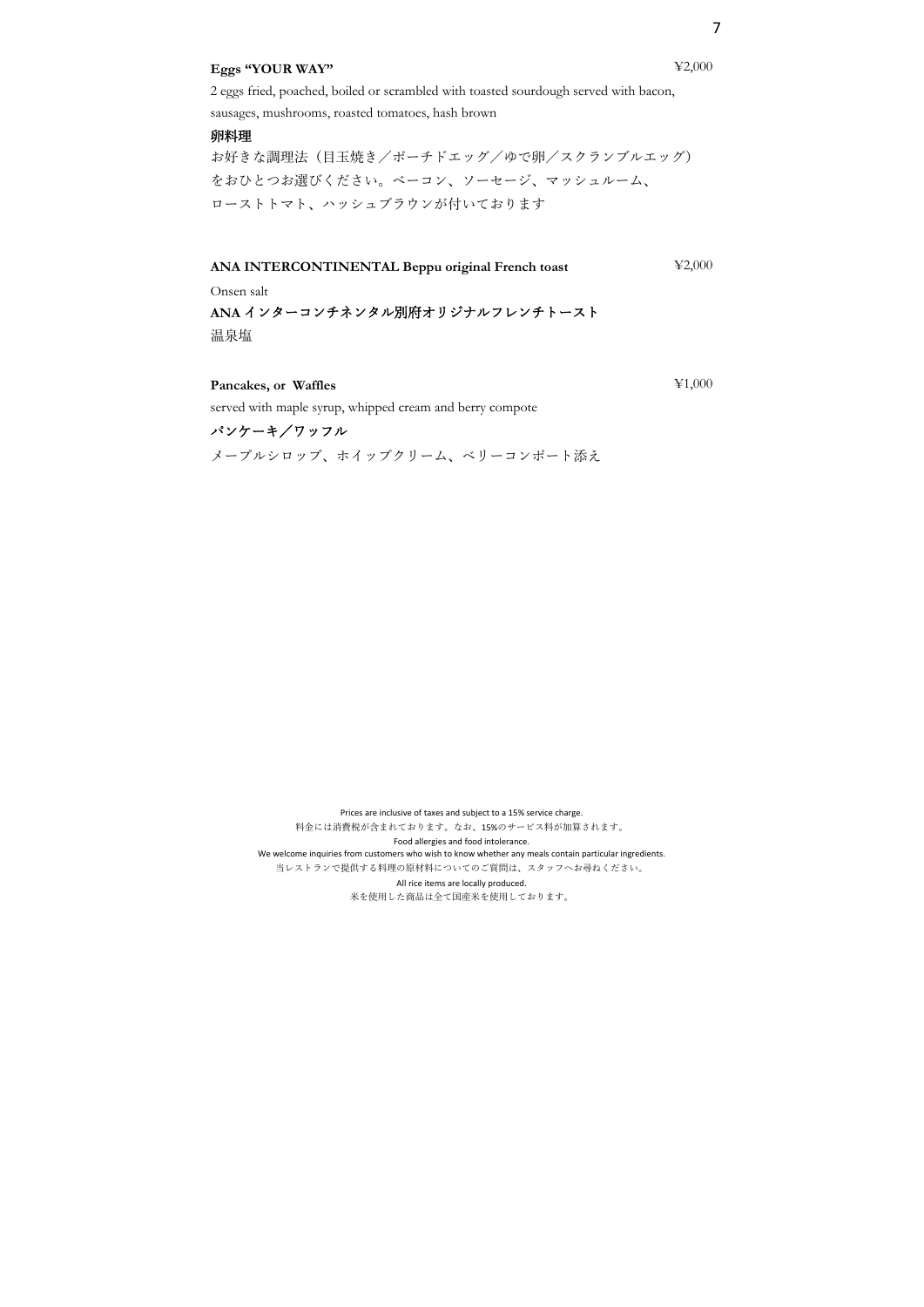| Sides Menu |  |
|------------|--|
| サイドメニュー    |  |

| Smoked salmon plate                             | ¥800   |
|-------------------------------------------------|--------|
|                                                 |        |
| スモークサーモンプレート                                    |        |
| <b>Breakfast sausages</b>                       | ¥800   |
| ソーセージ                                           |        |
| Crispy bacon                                    | ¥800   |
| クリスピーベーコン                                       |        |
| Herb roasted tomato                             | ¥800   |
| ハーブローストトマト                                      |        |
| <b>Baked</b> beans                              | 4700   |
| ベイクドビーンズ                                        |        |
| Hash browns                                     | 4700   |
| ハッシュブラウン                                        |        |
| Roasted mushrooms                               | ¥1,000 |
| ローストマッシュルーム                                     |        |
| Steamed Oita rice with pickles                  | ¥600   |
| 大分県産 安心院米のご飯、香の物                                |        |
| Oita miso soup                                  | ¥600   |
| お味噌汁                                            |        |
| Seasonal green leaf salad                       | ¥600   |
| choice of lemon dressing, or Japanese dressing. |        |
| グリーンリーフサラダ                                      |        |
| レモンドレッシング又は和風ドレッシングをお選びください。                    |        |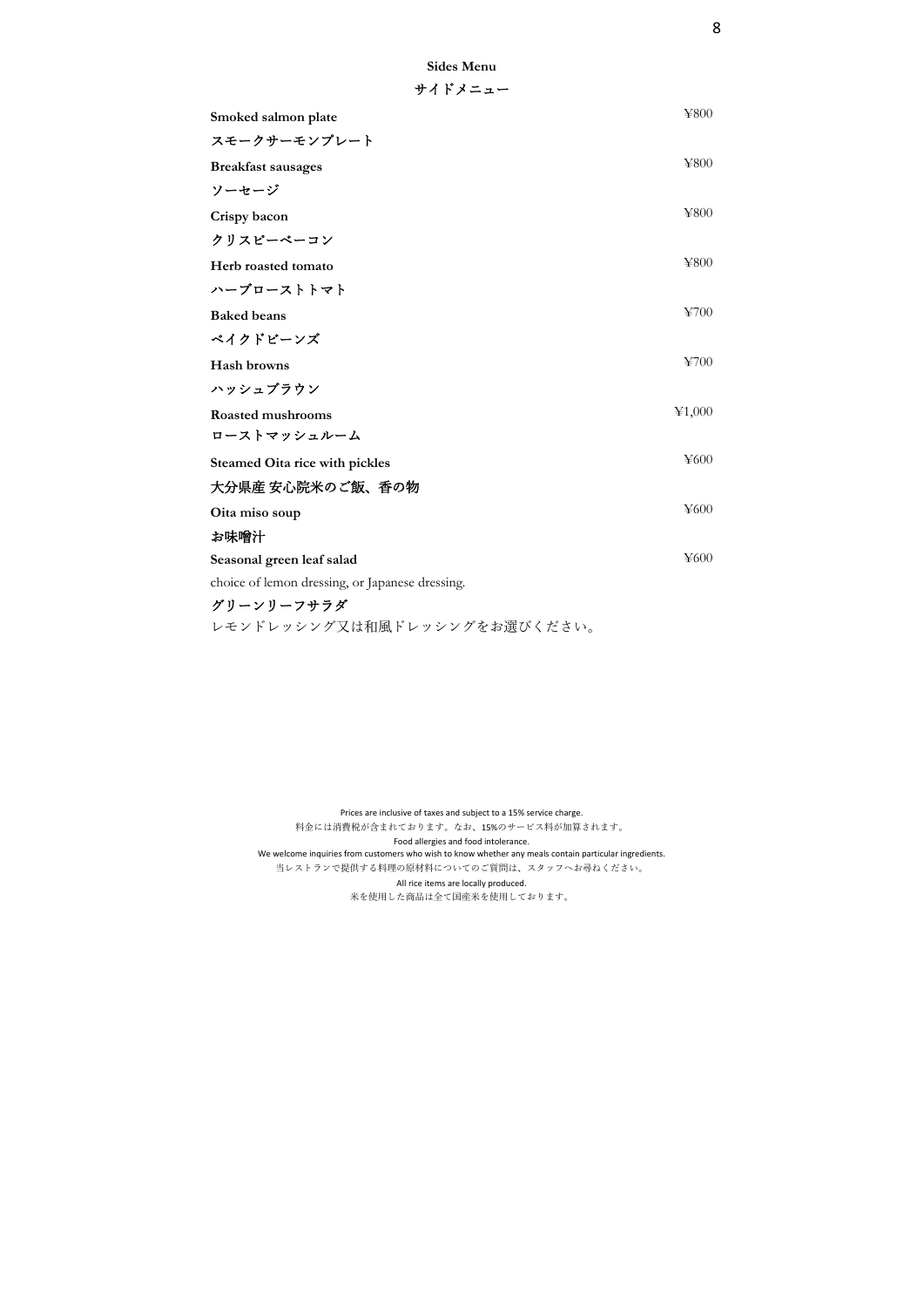## **Yoghurt, Cereals, Fresh Fruit** ヨーグルト、シリアル、季節のフルーツ

| Yoghurt                                                                                |           |
|----------------------------------------------------------------------------------------|-----------|
| your choice of one: plain, low-fat or fruit flavored                                   | $\yen600$ |
| ヨーグルト                                                                                  |           |
| プレーン、低脂肪、フルーツの中から、おひとつお選びください。                                                         |           |
| Swiss Bircher Muesli                                                                   | $\yen600$ |
| dry fruits, honey                                                                      |           |
| バーチャミューズリー                                                                             |           |
| ドライフルーツ、蜂蜜                                                                             |           |
| Cereals                                                                                | $\yen600$ |
| (your choice of one: Corn flakes, Granola, Muesli, All Bran, Chocolate crispy, Oatmeal |           |

シリアル

コーンフレーク、グラノーラ、ミューズリー、オールブラン、 チョコクリスピー、オートミールの中からおひとつお選びください。 **Sliced seasonal fruits served with fresh mint** ¥2,200 季節のフルーツ

## **Resort bakers' basket** ¥1,000

choice of three: white bread, whole meal bread, baguette, pain de campagne, seasonal loaf, seasonal muffin, healthy fruit muffin, fruit danish, croissant, chocolate danish. Served with a selection of butter, jams, marmalade, and honey. パンバスケット

パンは(食パン/全粒粉パン/バゲット/カンパーニュ/季節のローフ/ 季節のマフィン/低脂肪フルーツマフィン/フルーツデニッシュ/ クロワッサン/チョコレートデニッシュ)の中より 3 つお選びください。 バター、ジャム、マーマレード、蜂蜜が付いております。 \*Gluten-free bread is available, please ask our server. グルテンフリーのパンもご⽤意しております。 ご注文の際、サービススタッフへお申し付けください。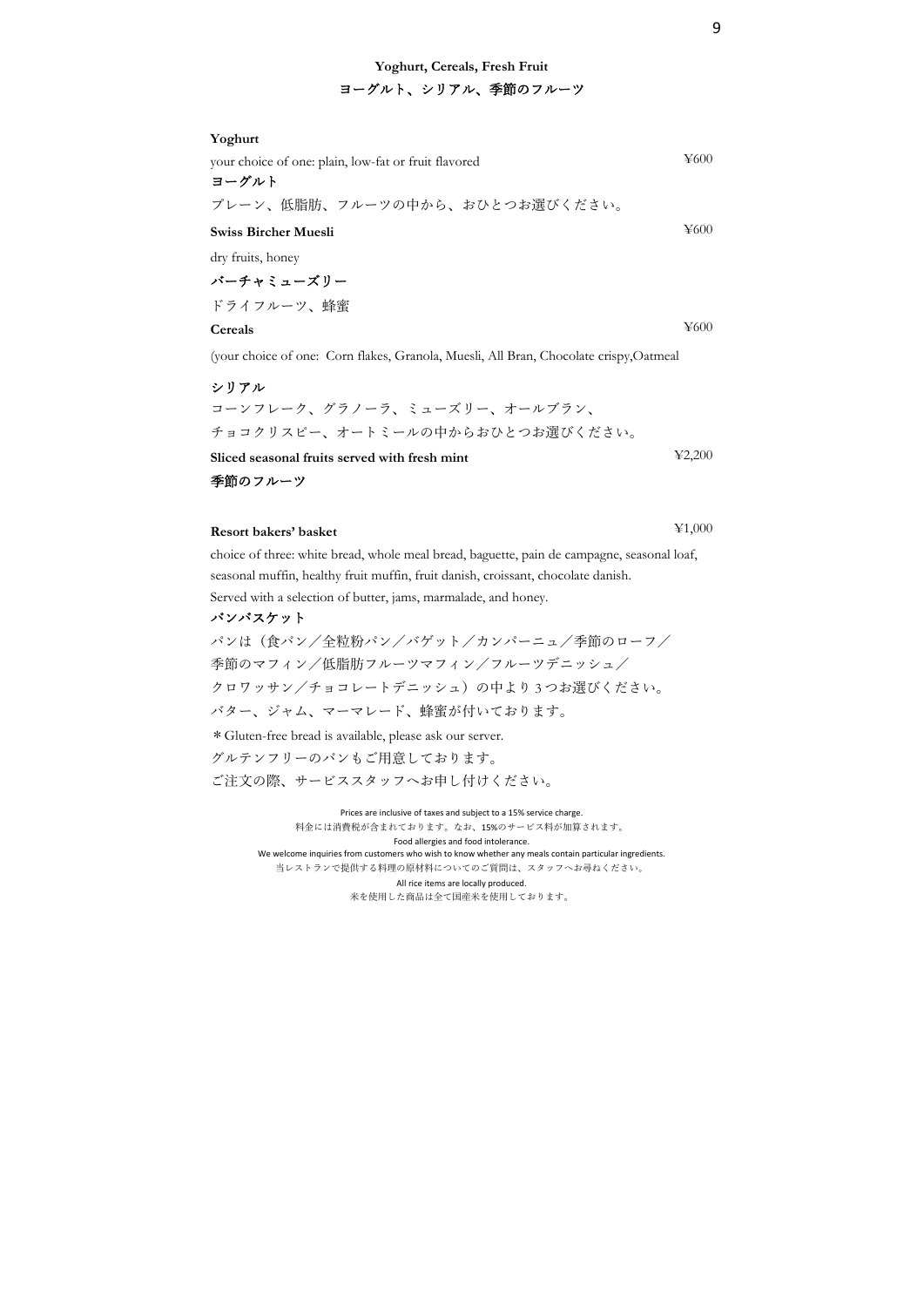**All day dining menu**

単品メニュー

### **Sandwiches and Light Meals**

## サンドイッチ・軽食

**Wagyu beef burger** (180 g)  $\qquad$  **¥3,800** 

180-gram premium Wagyu beef burger with charred bacon, crispy onion rings, tomato, mature Cheddar, homemade burger sauce. Choice of French fries or green salad.

和⽜バーガー( **180** g)

ベーコン、オニオンリング、トマト、チェダーチーズ、 ⾃家製バーガーソース。 フライドポテト⼜はグリーンサラダをお選びください。

## **Club sandwich** ¥3,000

roasted turkey, bacon, egg, lettuce, tomato, mayonnaise.

Choice of French fries or green salad.

クラブサンド

ローストターキー、ベーコン、卵焼き、レタス、トマト、マヨネーズ。 フライドポテト⼜はグリーンサラダをお選びください。

> Prices are inclusive of taxes and subject to a 15% service charge. 料⾦には消費税が含まれております。なお、15%のサービス料が加算されます。 Food allergies and food intolerance. We welcome inquiries from customers who wish to know whether any meals contain particular ingredients. 当レストランで提供する料理の原材料についてのご質問は、スタッフへお尋ねください。 All rice items are locally produced. 米を使用した商品は全て国産米を使用しております。

## **Vegetarian burrito** ¥3,000

roasted vegetables, lettuce, herb mayonnaise. Choice of French fries or green salad. ベジタリアンブリトー

季節野菜のロースト、レタス、ハーブマヨネーズ。 フライドポテト又はグリーンサラダをお選びください。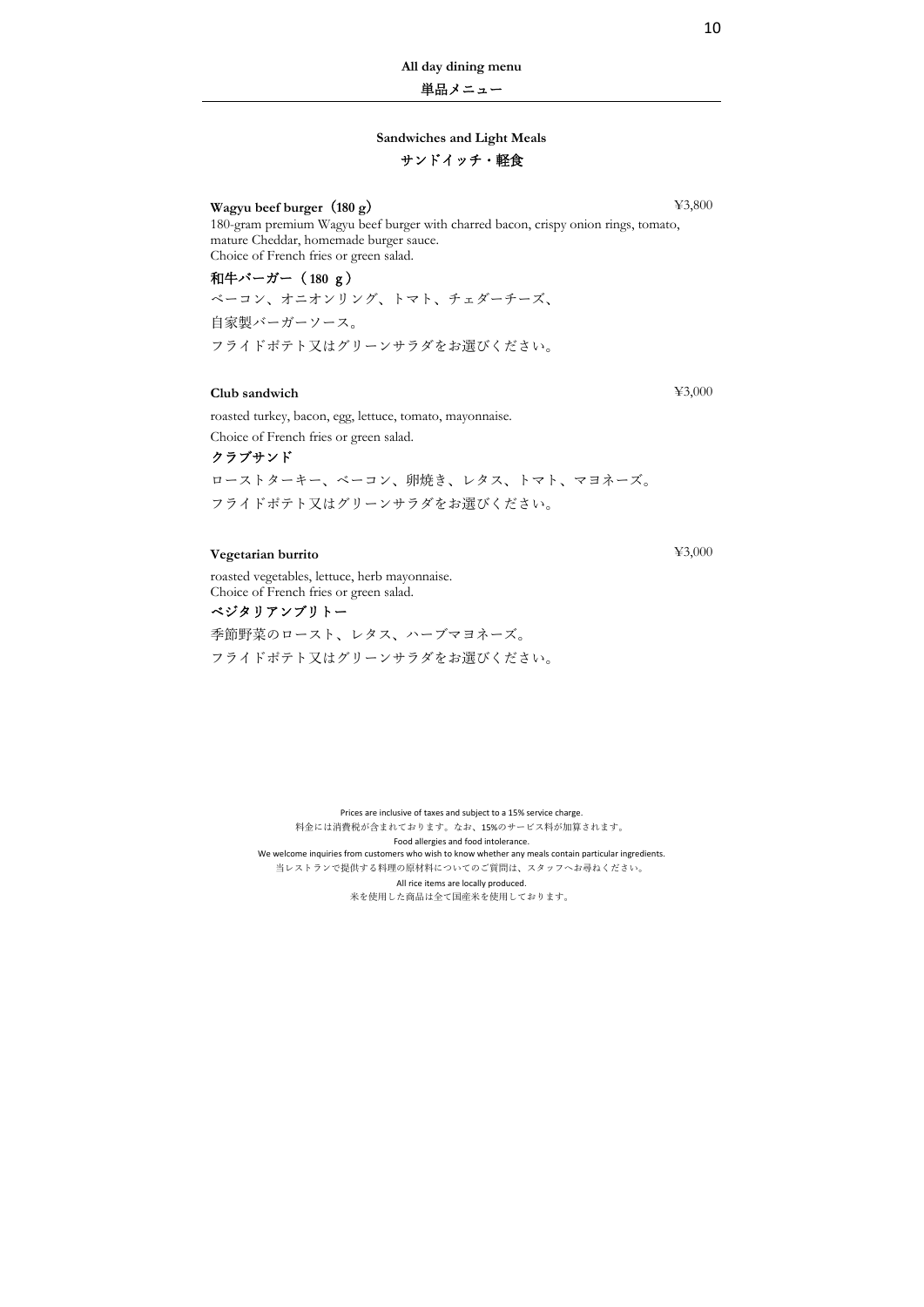| French caviar set (18g)<br>blini, chive, egg, caper, cream cheese<br>フレンチキャビアセット(18g)<br>ブリニ、ねぎ、卵、ケッパー、クリームチーズ                                                                                                                                                     | 48,000 |
|--------------------------------------------------------------------------------------------------------------------------------------------------------------------------------------------------------------------------------------------------------------------|--------|
| Market fresh seafood crudo<br>local sweet soy sauce, kabosu, petit herbs<br>本日の海鮮クルード(イタリア風刺身盛り合わせ)<br>別府カトレア醤油、かぼす、プチハーブ                                                                                                                                          | 42,800 |
| Elements seasonal greens salad<br>seasonal selection of vegetables and leaves, pumpkin seeds.<br>Choice of lemon dressing, Italian dressing, or Japanese dressing.<br>エレメンツ 季節のグリーンサラダ<br>ミックスリーフ、旬野菜、カボチャの種<br>レモンドレッシング/イタリアンドレッシング/<br>和風ドレッシングの中からおひとつお選びください。 | ¥1,900 |
| Locally-grown tomato panzanella<br>rucola, Parmesan cheese, caper, crouton, balsamic caviar<br>地元で育ったトマトのパンツァネッラサラダ<br>ルッコラ、パルメザンチーズ、ケッパー、クルトン<br>バルサミコキャビア                                                                                                        | 42,100 |
| Elements style domestic beef salad<br>green onion, garlic, kabosu, chili, sesame<br>エレメンツ 国産牛のローストビーフサラダ<br>玉葱、ガーリックチップ、かぼす、唐辛子、ごま                                                                                                                                 | 42,800 |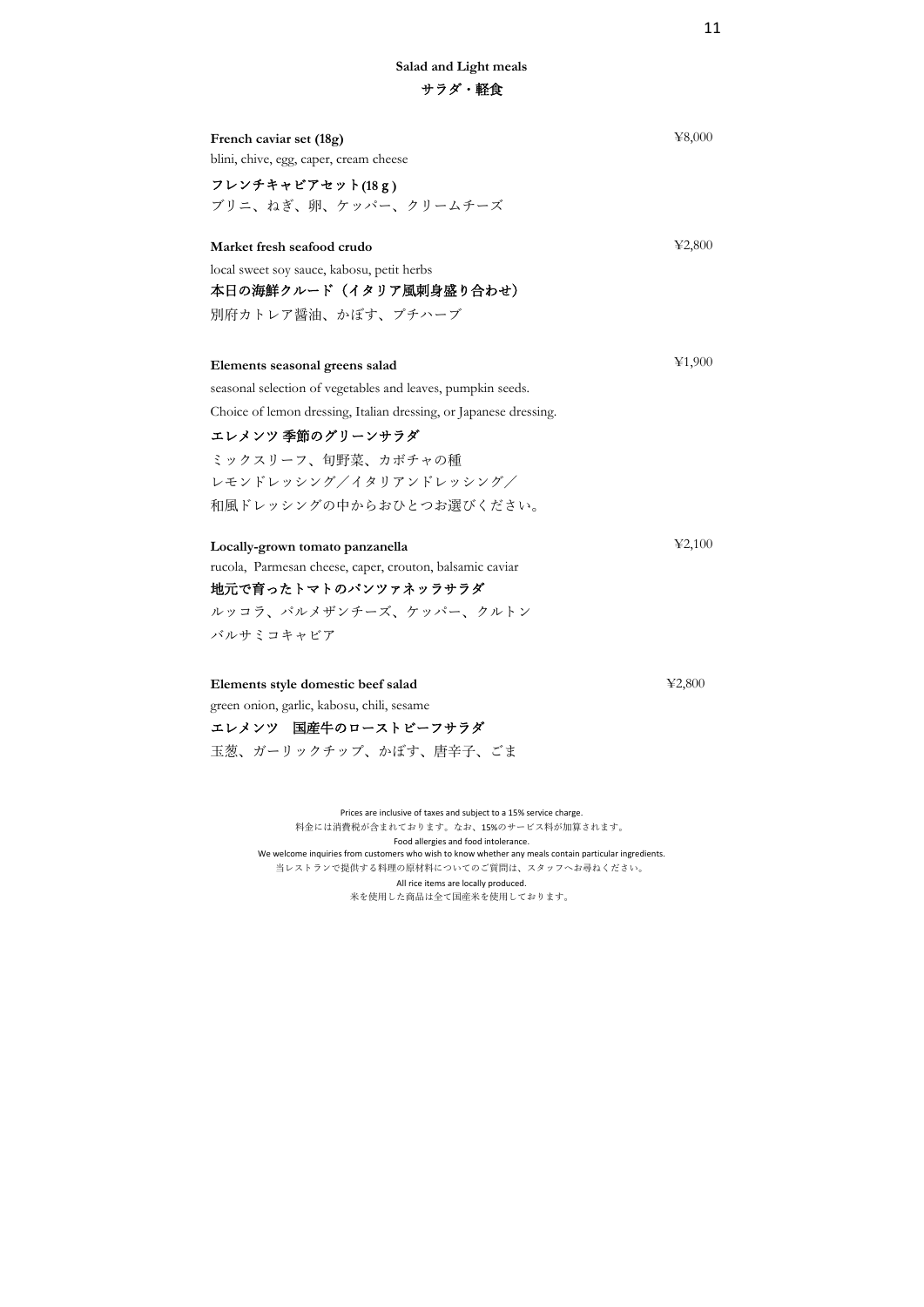| Caesar salad                                                                                    | 42,100                                              |
|-------------------------------------------------------------------------------------------------|-----------------------------------------------------|
| locally farmed Romaine lettuce, house-made croutons, onsen-style egg, bacon,<br>creamy dressing |                                                     |
| シーザーサラダ                                                                                         |                                                     |
| ロメインレタス、クルトン、温玉、クリスピーベーコン、ドレッシング                                                                |                                                     |
| with grilled chicken                                                                            | $\textcolor{blue}{\textbf{\text{Y}}}2,\!500$        |
| シーザーサラダ グリルチキンを添えて                                                                              |                                                     |
| with smoked salmon                                                                              | $\textcolor{blue}{\textbf{\text{Y}}}2,\!500$        |
| シーザーサラダ スモークサーモンを添えて                                                                            |                                                     |
| with poached prawns                                                                             | $\textcolor{blue}{\textbf{\text{Y2}},\textbf{600}}$ |
| シーザーサラダ 海老を添えて                                                                                  |                                                     |

## **Soup Selection** スープセレクション

| Elements soup of the season<br>エレメンツ 季節野菜のスープ | ¥1,300 |
|-----------------------------------------------|--------|
| Sweet corn puree                              | ¥1,300 |
| crispy bacon, herb oil                        |        |
| スイートコーンのスープ                                   |        |
| クリスピーベーコン                                     |        |
| Oita miso soup                                | ¥600   |
| お味噌汁                                          |        |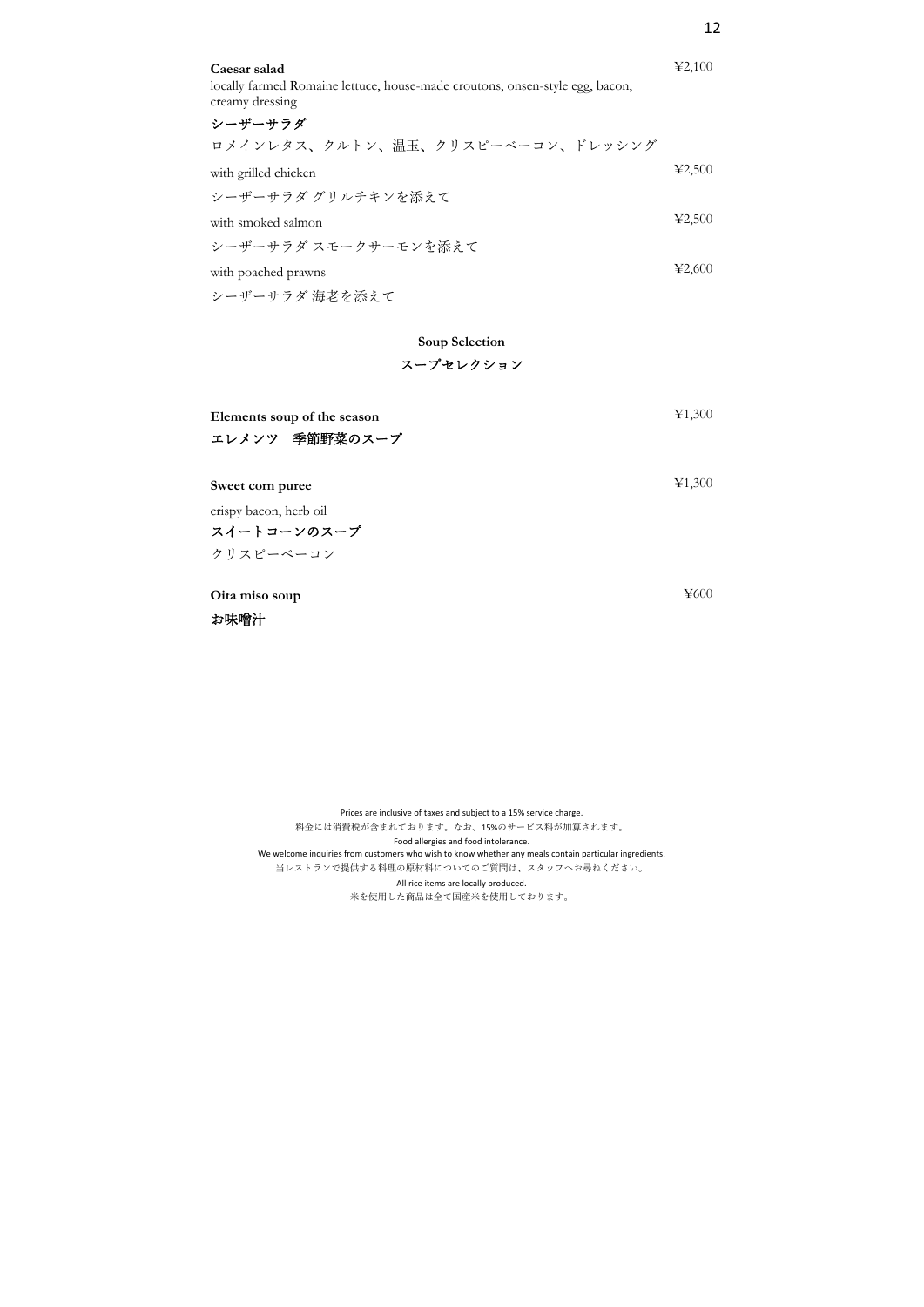| Fresh pasta Tagliatelle Bolognese                    | 42,400 |
|------------------------------------------------------|--------|
| house made meat sauce, Parmesan cheese               |        |
| 牛パスタ タリアテッレ ボロネーゼ                                    |        |
| 自家製ミートソース、パルメザンチーズ                                   |        |
|                                                      |        |
| Fresh pasta Tagliatelle with Elements seasonal sauce | 42,400 |
| 生パスタ タリアテッレ エレメンツ季節のソース                              |        |
|                                                      |        |
| Oita mushroom and Taketa saffron risotto             | 42,500 |
| Parmesan cheese                                      |        |
| 大分きのこと竹田サフランのリゾット                                    |        |
| パルメザンチーズ                                             |        |
|                                                      |        |
| Main                                                 |        |
| メイン料理                                                |        |
| Roasted Oita "Kanmuri jidori" chicken                | 43,500 |
| seasonal vegetables                                  |        |
| "おおいた冠地どり"のロースト                                      |        |
| 旬の野菜                                                 |        |
|                                                      |        |
| <b>Sauteed Oita Market-Fish</b>                      | 43,500 |
| Elements style sauce                                 |        |
| 大分県産鮮魚のソテー                                           |        |
| エレメンツスタイルソース                                         |        |
|                                                      | 44,100 |
| "Kome no megumi" Oita pork chop                      |        |
| seasonal vegetables                                  |        |
| 大分県産 ブランド豚 "米の恵み"                                    |        |

旬の野菜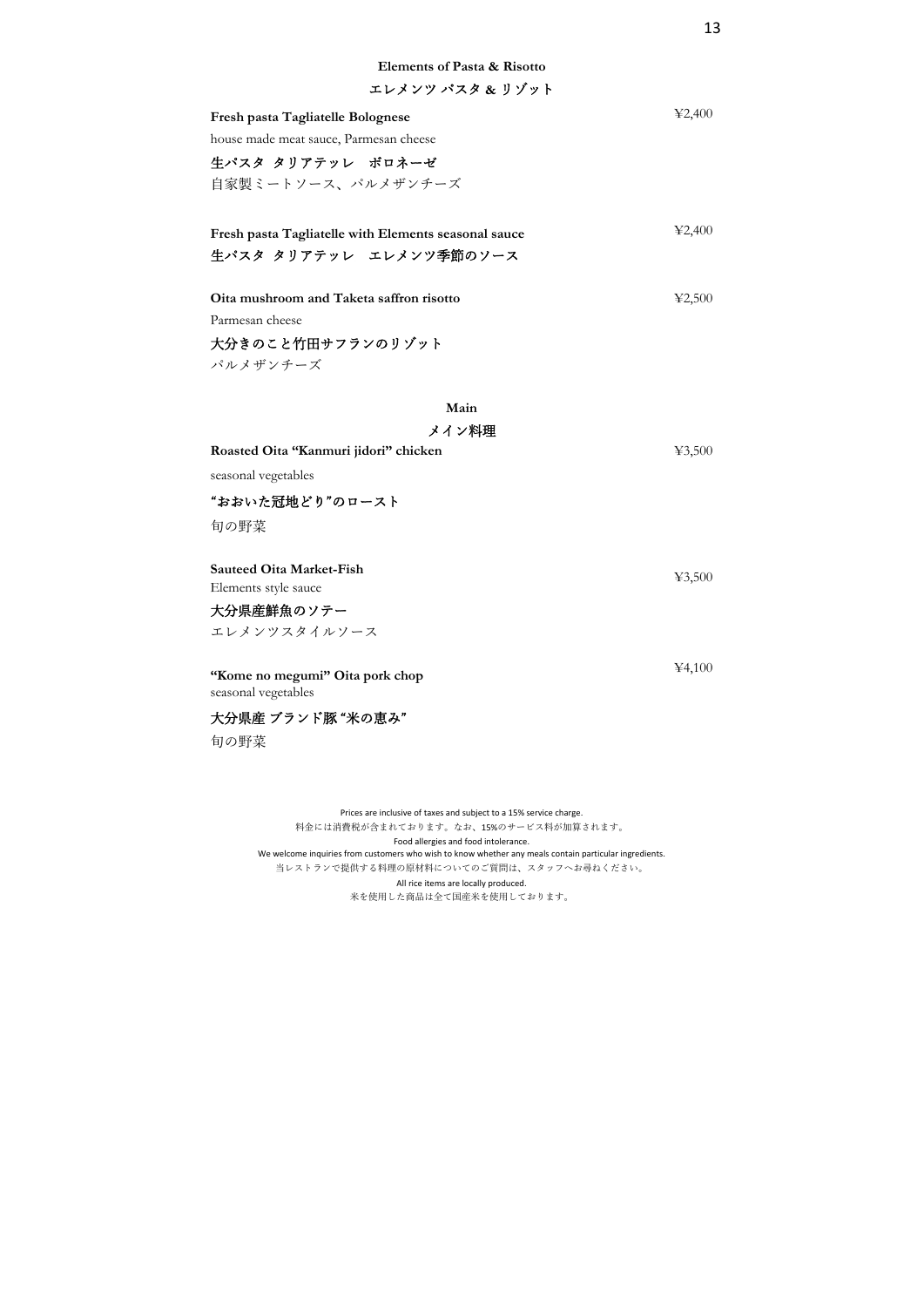| Oita beef sirloin $(100g)^*$                                                       | 45,200 |
|------------------------------------------------------------------------------------|--------|
| mashed potato, seasonal vegetables                                                 |        |
| 大分県産ビーフサーロイン(100g)                                                                 |        |
| マッシュポテト、旬の野菜                                                                       |        |
| Grilled Oita beef steak donburi*                                                   | 45,200 |
| grilled steak over Ajimu rice, miso soup, Japanese salad                           |        |
| 大分ビーフステーキ丼                                                                         |        |
| 大分県産 安心院米のご飯、お味噌汁、和風サラダ                                                            |        |
| *Upgrade your beef selection to Oita Wagyu filet                                   | 49,200 |
| 大分県産ビーフサーロインと大分ビーフステーキ丼は、追加料金 (¥4,000)                                             |        |
| で「おおいた和牛フィレ肉」へアップグレードいただけます。                                                       |        |
| Canadian lobster                                                                   | ¥4,800 |
|                                                                                    |        |
| Taketa saffron risotto, seasonal vegetables<br>カナダ産ロブスター                           |        |
| 竹田サフランのリゾット、旬の野菜                                                                   |        |
|                                                                                    |        |
| Tempura prawn and vegetables                                                       | 43,500 |
| Japanese salad, kobachi, miso soup, steamed Ajimu rice, fried tofu, tempura sauce, |        |
| grated daikon, lemon, sea salt                                                     |        |
| 海老と季節野菜の天ぷら盛り合わせ                                                                   |        |
| 和風サラダ、小鉢、揚げ出し豆腐、天つゆ、大根おろし、レモン、藻塩、                                                  |        |
| お味噌汁、大分県産 安心院米のご飯                                                                  |        |
| Oita Ryukyu-don                                                                    | 43,000 |
| soy sauce marinated market-fresh fish on Ajimu rice, miso soup                     |        |
| 大分りゅうきゅう丼                                                                          |        |
| 大分県産 安心院米のご飯、お味噌汁                                                                  |        |
| Bungo beef curry                                                                   | 43,900 |
| seasonal Oita vegetables, Ajimu rice, green salad                                  |        |
| 豊後牛ビーフカレー                                                                          |        |
| 地元の野菜、大分県産 安心院米のご飯、グリーンサラダ                                                         |        |
| Prices are inclusive of taxes and subject to a 15% service charge.                 |        |

料金には消費税が含まれております。なお、15%のサービス料が加算されます。 Food allergies and food intolerance. We welcome inquiries from customers who wish to know whether any meals contain particular ingredients. 当レストランで提供する料理の原材料についてのご質問は、スタッフへお尋ねください。 All rice items are locally produced. 米を使用した商品は全て国産米を使用しております。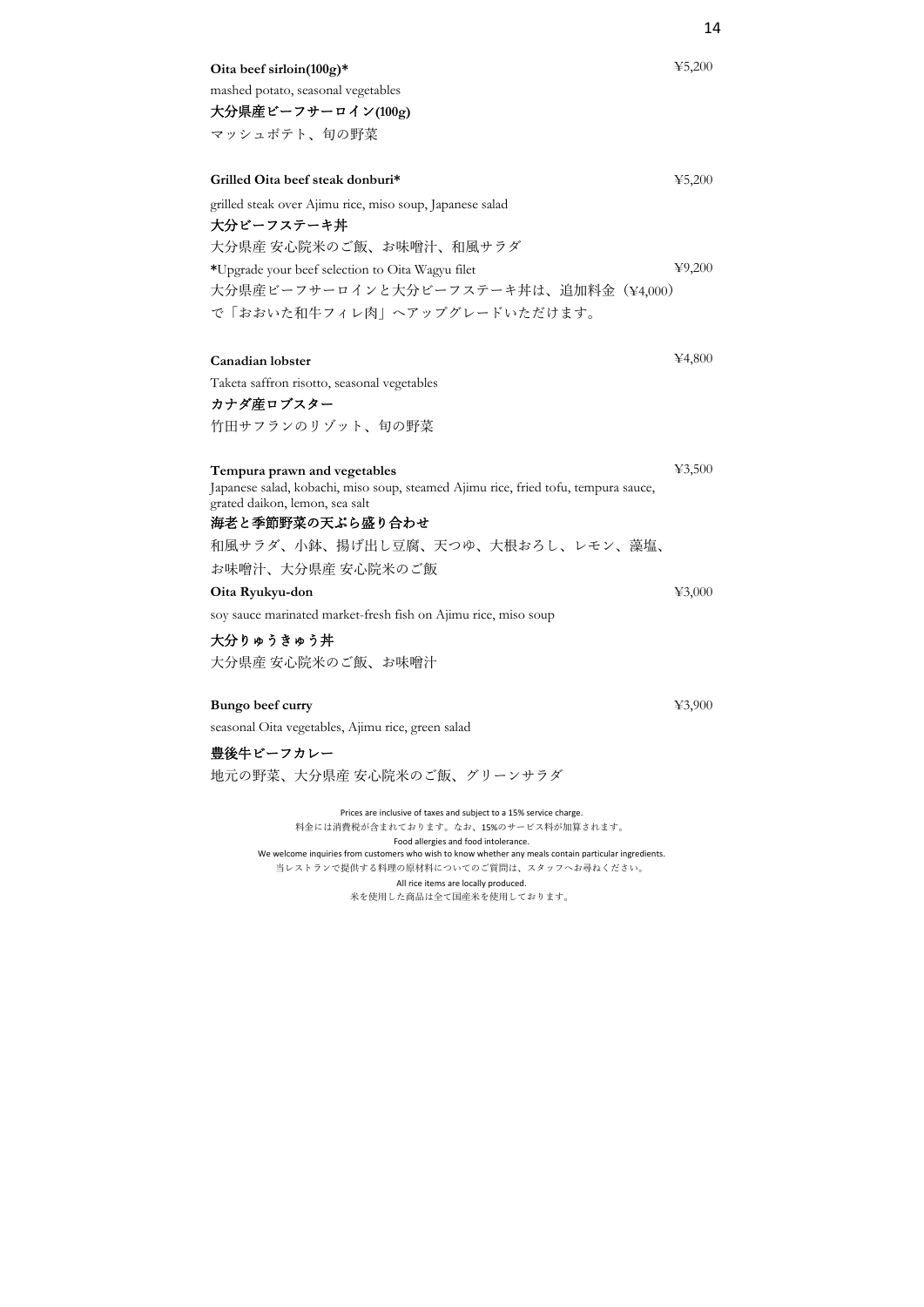## **Sides menu** サイドメニュー

| Truffle wedge fries & Craft Beer<br>choice of one beer: Yufuin Beer Weizen Light, Yufuin Beer Stout | 42,500    |
|-----------------------------------------------------------------------------------------------------|-----------|
| トリュフ風味ウェッジカットポテトフライと地ビールセット                                                                         |           |
| (ゆふいん ヴァイツェン淡色又はゆふいん スタウト)より1本お選びください。                                                              |           |
|                                                                                                     |           |
| <b>French fries</b>                                                                                 | ¥1,000    |
| フレンチフライ                                                                                             |           |
|                                                                                                     |           |
| Truffle wedge fries                                                                                 | ¥1,400    |
| トリュフ風味ウェッジカットポテトフライ                                                                                 |           |
|                                                                                                     |           |
| Sautéed spinach                                                                                     | ¥1,000    |
| ほうれん草のソテー                                                                                           |           |
|                                                                                                     |           |
| <b>Roasted mushrooms</b>                                                                            | ¥1,000    |
| ローストマッシュルーム                                                                                         |           |
|                                                                                                     |           |
| Seasonal green leaf salad                                                                           | $\yen600$ |
| choice of lemon dressing, or Japanese dressing.                                                     |           |
| グリーンリーフサラダ                                                                                          |           |
| レモンドレッシング又は和風ドレッシングをお選びください。                                                                        |           |
|                                                                                                     |           |
| Rice ball with pickles                                                                              | ¥1,000    |
| おにぎり、香の物                                                                                            |           |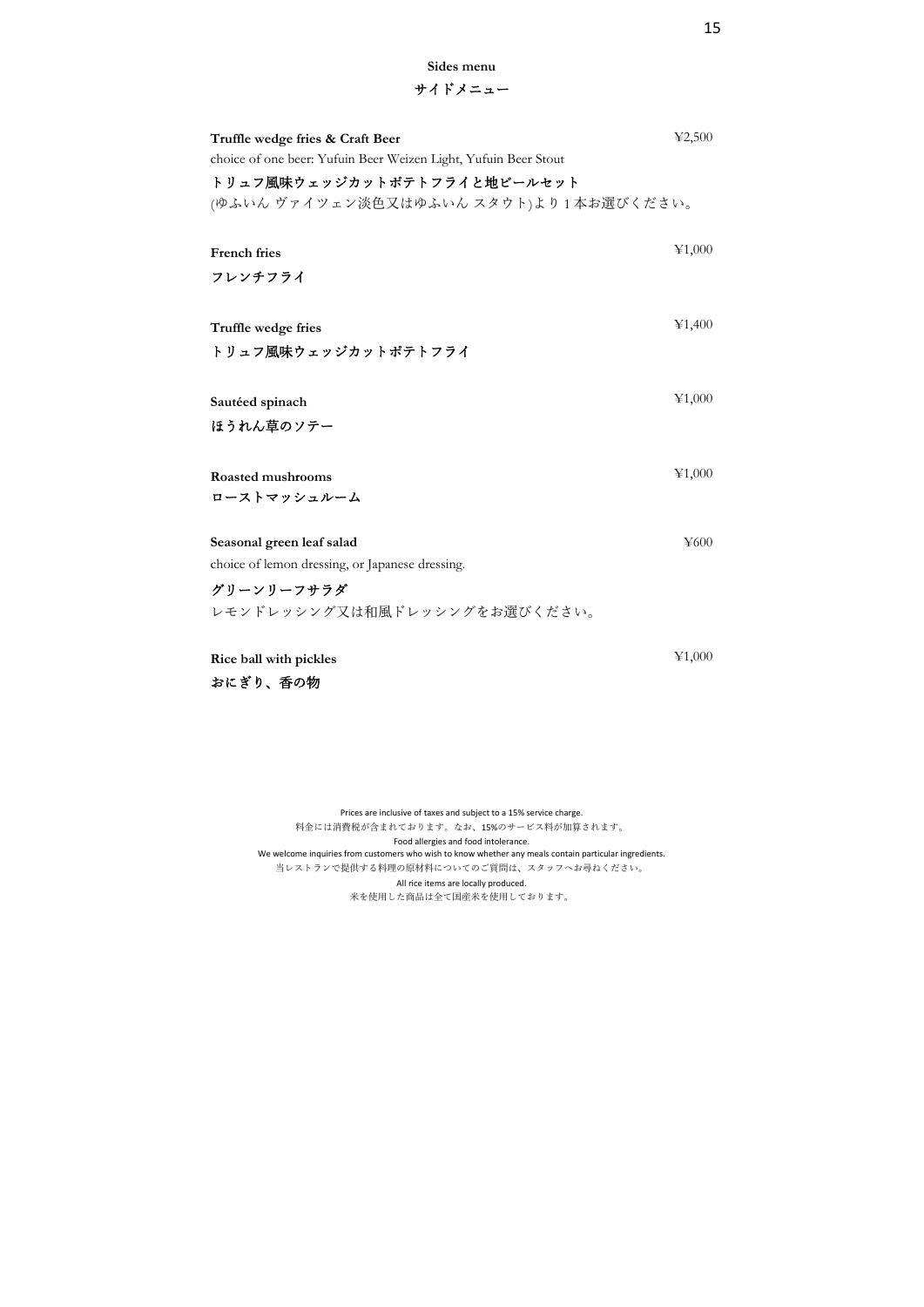| Seasonal fruits selection<br>フレッシュフルーツの盛り合わせ                                                                                                       | 42,200 |
|----------------------------------------------------------------------------------------------------------------------------------------------------|--------|
| International cheese plate<br>selection of bread and lavash, Yufuin seasonal jam, dry fruits and nuts<br>チーズプレート<br>パンとラボッシュ、湯布院ジャム、ドライフルーツ、ナッツ    | 42,700 |
| Hoji tea brûlée<br>ほうじ茶ブリュレ                                                                                                                        | ¥1,400 |
| Baked cheese cake with seasonal fruits<br>ベイクドチーズケーキ、季節のフルーツ添え                                                                                     | ¥1,600 |
| Caramel chocolate cake<br>キャラメルチョコレートケーキ                                                                                                           | ¥1,400 |
| Ice cream<br>your choice of one: vanilla, chocolate, yoghurt or sorbet of the season.<br>アイスクリーム<br>バニラ、チョコレート、ヨーグルト、季節のシャーベットの中から<br>おひとつお選びください。 | ¥700   |
| Macaron 3 pieces<br>厳選マカロン 3個入り                                                                                                                    | ¥1,300 |
| Macaron 5 pieces<br>厳選マカロン 5個入り                                                                                                                    | 42,000 |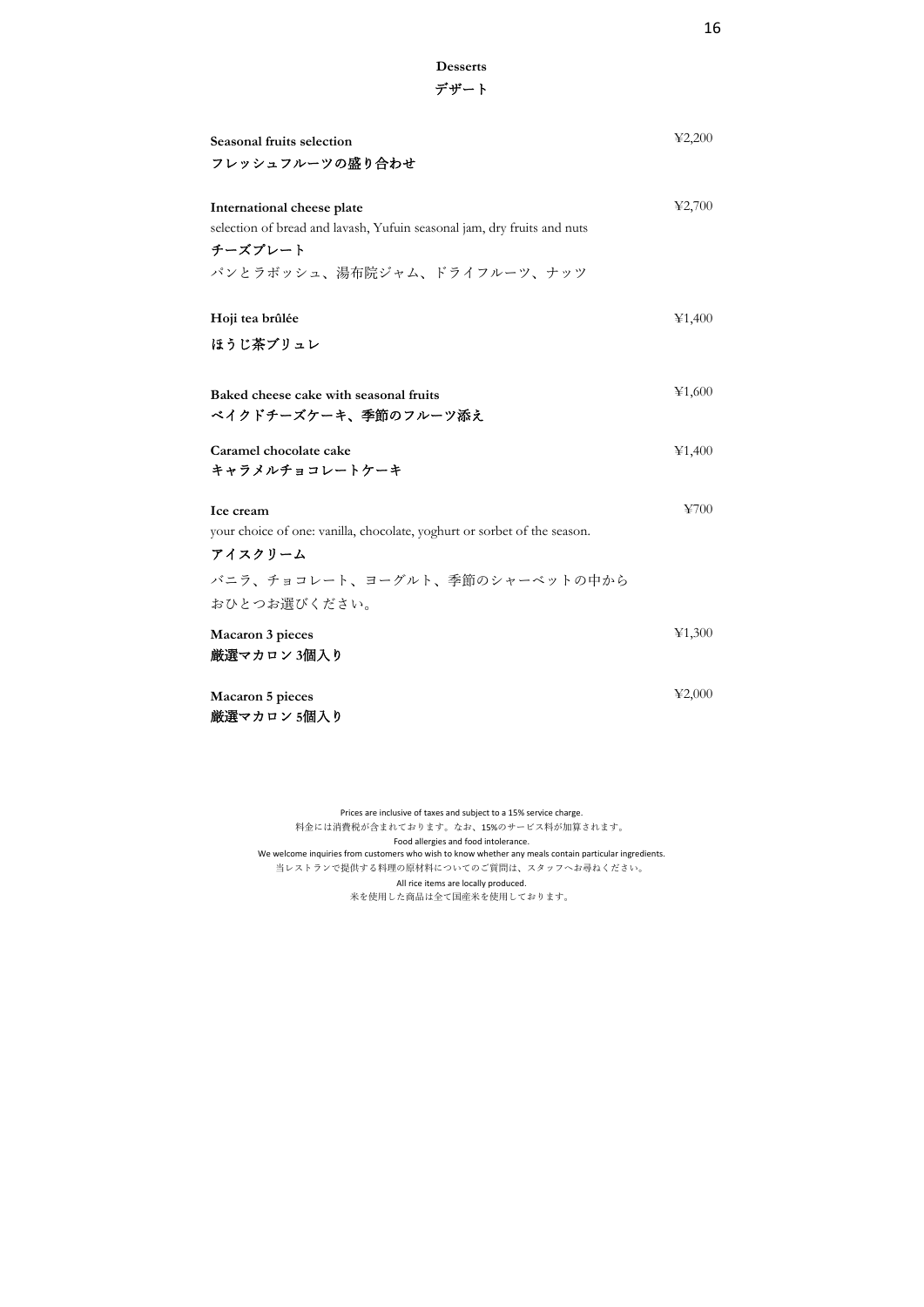| キッズメニュー                                  |            |
|------------------------------------------|------------|
| Sweet corn soup                          | ¥900       |
| スイートコーンのスープ                              |            |
| Tomato salad                             | ¥900       |
| トマトサラダ                                   |            |
| Rice and miso soup                       | $\yen$ 800 |
| 白米と味噌汁                                   |            |
| Amazing steak and potato fries           | 41,850     |
| ビーフステーキ、フライドポテト添え                        |            |
| Fried fish and potato fries              | ¥1,850     |
| 白身魚のフライ、フライドポテト添え                        |            |
| Toasted cheese sandwich and potato fries | ¥1,450     |
| トーストチーズサンドウィッチ、フライドポテト添え                 |            |
| Tomato and Parmesan cheese penne         | ¥1,650     |
| トマトとパルメザンチーズのペンネ                         |            |
| Oita fried chicken with mayonnaise       | ¥1,750     |
| 大分からあげ、マヨネーズ添え                           |            |
| Two mini beef burgers and potato fries   | ¥1,650     |
| ミニビーフバーガー、フライドポテト添え                      |            |

**Kids menu**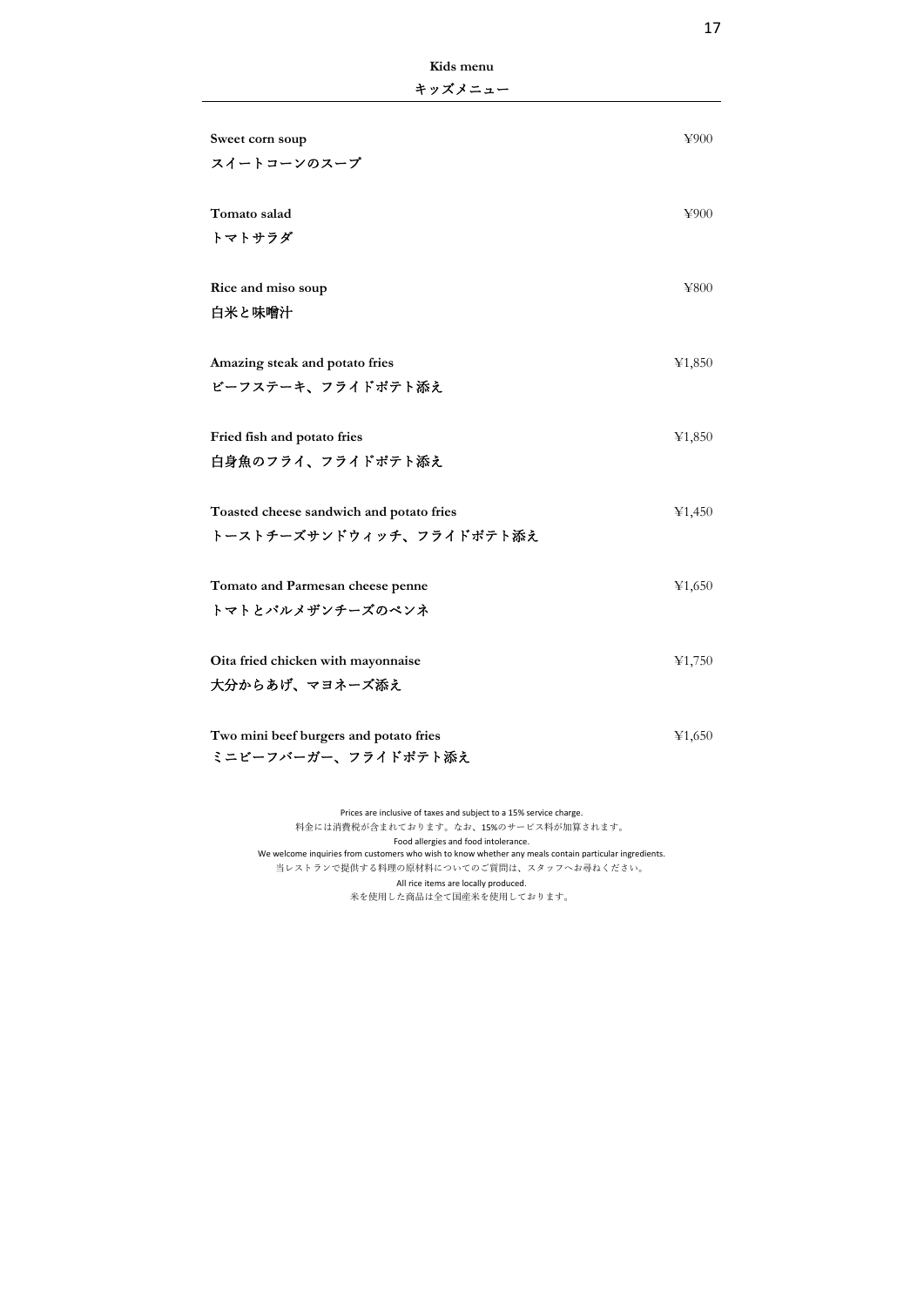| キッズメニュー                                                         |                      |  |
|-----------------------------------------------------------------|----------------------|--|
| Mashed potato with melted Cheddar cheese                        | ¥700-                |  |
| マッシュポテト とろけたチェダーチーズがけ                                           |                      |  |
| Sweet potato fries with herb mayonnaise<br>さつまいものフライ ハーブマヨネーズ添え | ¥700                 |  |
| Seasonal vegetables butter sauted                               | $\frac{1}{2}$ (1)(1) |  |

**Kids menu**

季節野菜のバターソテー

## **Kids desserts** キッズデザート

| Yogurt ice cream with berry compote                 | ¥800. |
|-----------------------------------------------------|-------|
| ヨーグルトアイスクリーム ベリーのコンポート添え                            |       |
| Vanilla and chocolate ice cream with cookie crumble | ¥800  |

| vanina and chocolate ice cream with cookie crumble |  |  |  |
|----------------------------------------------------|--|--|--|
| バニラとチョコレートのアイスクリーム クッキーのクランブル                      |  |  |  |

**Seasonal fruit sorbet** ¥800

季節のフルーツシャーベット

Prices are inclusive of taxes and subject to a 15% service charge. 料金には消費税が含まれております。なお、15%のサービス料が加算されます。 Food allergies and food intolerance. We welcome inquiries from customers who wish to know whether any meals contain particular ingredients. 当レストランで提供する料理の原材料についてのご質問は、スタッフへお尋ねください。 All rice items are locally produced. 米を使用した商品は全て国産米を使用しております。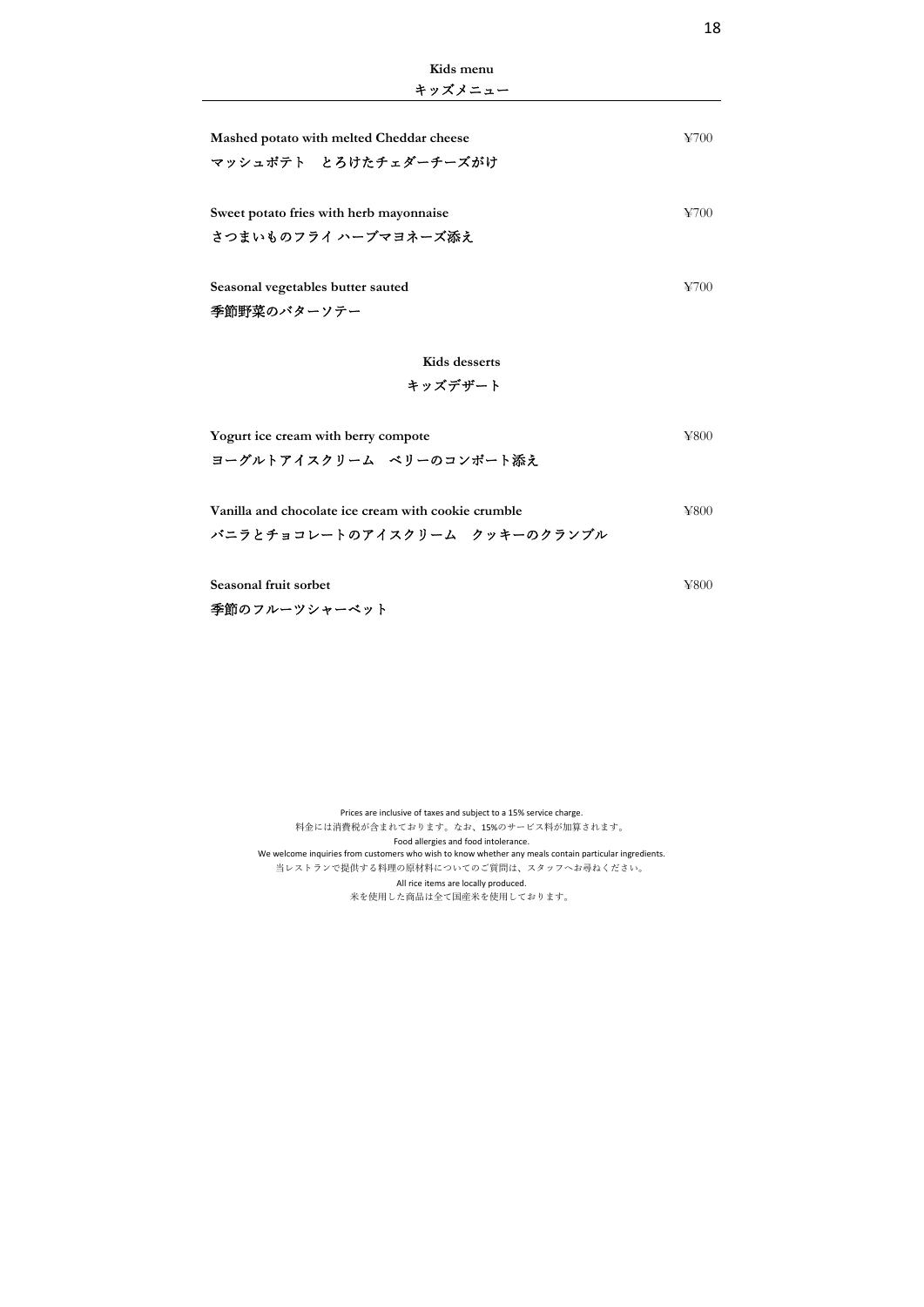**Glass of Champagne**

## グラス シャンパン

| N.V. Louis Roederer Brut Collection | $\textcolor{blue}{\textbf{\text{Y}}}2.700$ |
|-------------------------------------|--------------------------------------------|
| ルイ ロデレール ブリュット コレクション               |                                            |

## **Glass of White Wine**

グラス ⽩ワイン

**Sommelier selected Sauvignon Blanc** ¥1,900

| ソムリエおすすめ ソーヴィニヨン ブラン          |  |                               |
|-------------------------------|--|-------------------------------|
| Sommelier selected Chardonnay |  | $\textcolor{blue}{\geq}2.000$ |
| ソムリエおすすめ シャルドネ                |  |                               |

**Glass of Red Wine**

グラス ⾚ワイン

**Sommelier selected Pinot Noir ¥1,900** 

| ソムリエおすすめ ピノ ノワール                      |  |                                            |
|---------------------------------------|--|--------------------------------------------|
| Sommelier selected Cabernet Sauvignon |  | $\textcolor{blue}{\textbf{\text{Y}}}2.000$ |
| ソムリエおすすめ カベルネ ソーヴィニヨン                 |  |                                            |

**Half Bottle** " **White Wine**"

| ハーフボトル 白ワイン                          |                           |
|--------------------------------------|---------------------------|
| Koonunga Hill Chardonnay / Australia | $\text{\textless}\,6.000$ |
| クヌンガ ヒル シャルドネ                        |                           |
| Chablis William Fevre / France       | ¥7,000                    |
| シャブリ ウイリアム フェーブル                     |                           |

**Half Bottle** " **Red Wine**"

## ハーフボトル ⾚ワイン

| <b>Cellar selection Merlot Cabernet Franc / New-Zealand</b>                                            | ¥4,800 |
|--------------------------------------------------------------------------------------------------------|--------|
| セラーセレクション メルロー カベルネフラン                                                                                 |        |
| Koonunga Hill Shiraz Cabernet / Australia                                                              | ¥6,000 |
| クヌンガ ヒル シラーズ カベルネ                                                                                      |        |
| Prices are inclusive of taxes and subject to a 15% service charge.                                     |        |
| 料金には消費税が含まれております。なお、15%のサービス料が加算されます。                                                                  |        |
| Food allergies and food intolerance.                                                                   |        |
| We welcome inquiries from customers who wish to know whether any meals contain particular ingredients. |        |

当レストランで提供する料理の原材料についてのご質問は、スタッフへお尋ねください。 All rice items are locally produced.

米を使用した商品は全て国産米を使用しております。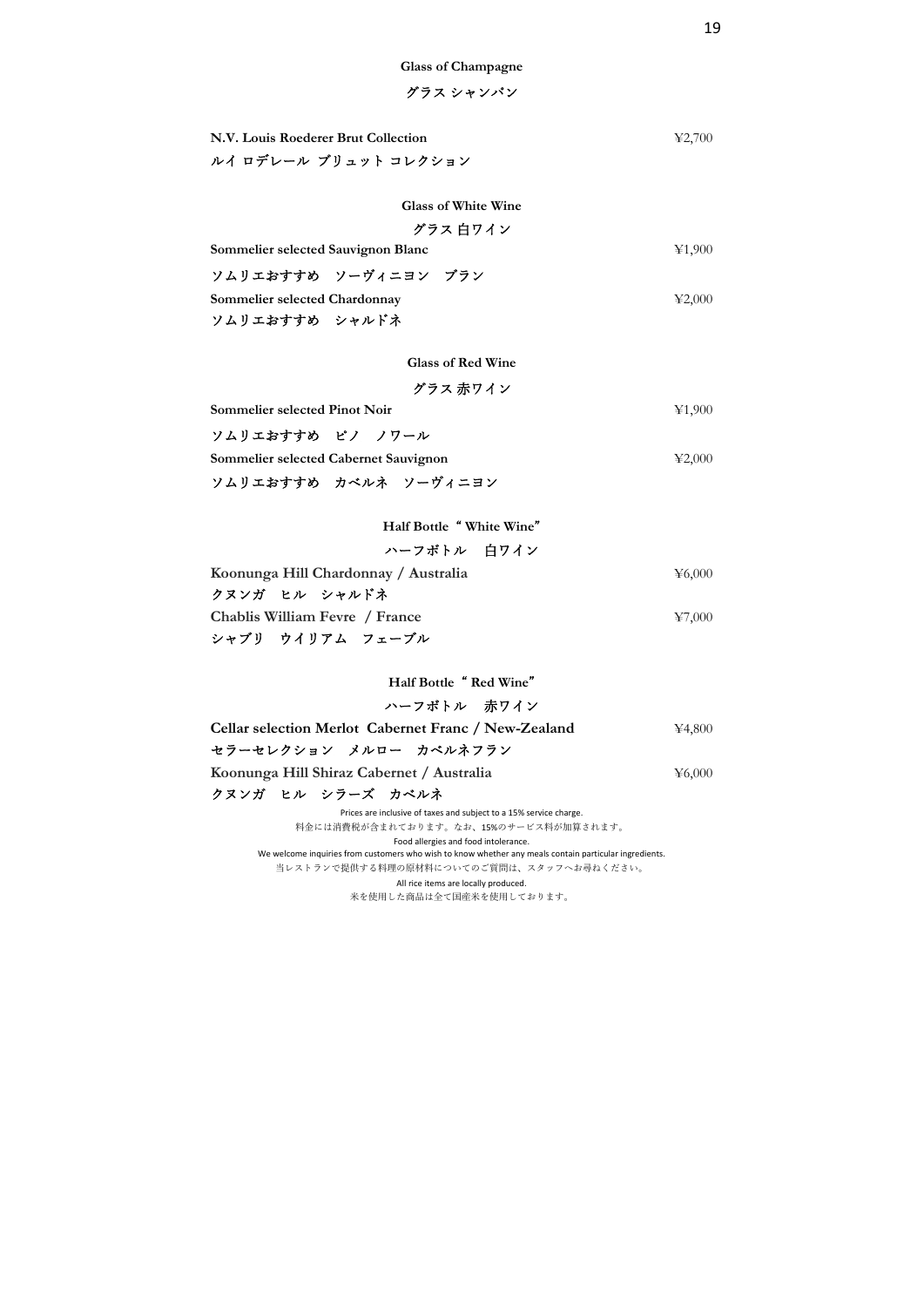**Sommelier Recommended** "**Spumante**"

ソムリエお勧め "スプマンテ"

| N.V. Ferrari Hommage/ Italy<br>フェッラーリ オマージュ                                                            | ¥13,000  |
|--------------------------------------------------------------------------------------------------------|----------|
| N.V. Ferrari Rose / Italy<br>フェッラーリ ロゼ                                                                 | ¥14,000  |
| 2009. Franciacorta Riserva Cuvée Annamaria Clementi / Ca'del Bosco<br>フランチャコルターリゼルヴァ キュベ アンナマリア クレメンティ | 436,500  |
| 2013. Franciacorta Cuvée Brut Rose / Bellavista<br>フランチャコルタ キュベ ブリュット ロゼ                               | 424,000  |
| Sommelier Recommended "Champagne"<br>ソムリエお勧め "シャンパン"                                                   |          |
| N.V. Jacquesson Cuvée no 743<br>ジャクソン キュヴェ No 743                                                      | ¥26,000  |
| N.V. Krug, Rosé<br>クリュッグ ロゼ                                                                            | ¥108,000 |
| 2010. Dom Pérignon LADY GAGA Limited Edition                                                           | ¥64,000  |

ドン ペリニヨン レディー・ガガ 限定ボトル

**2007. Salon, Blanc de Blancs** ¥142,000 サロン ブラン ド ブラン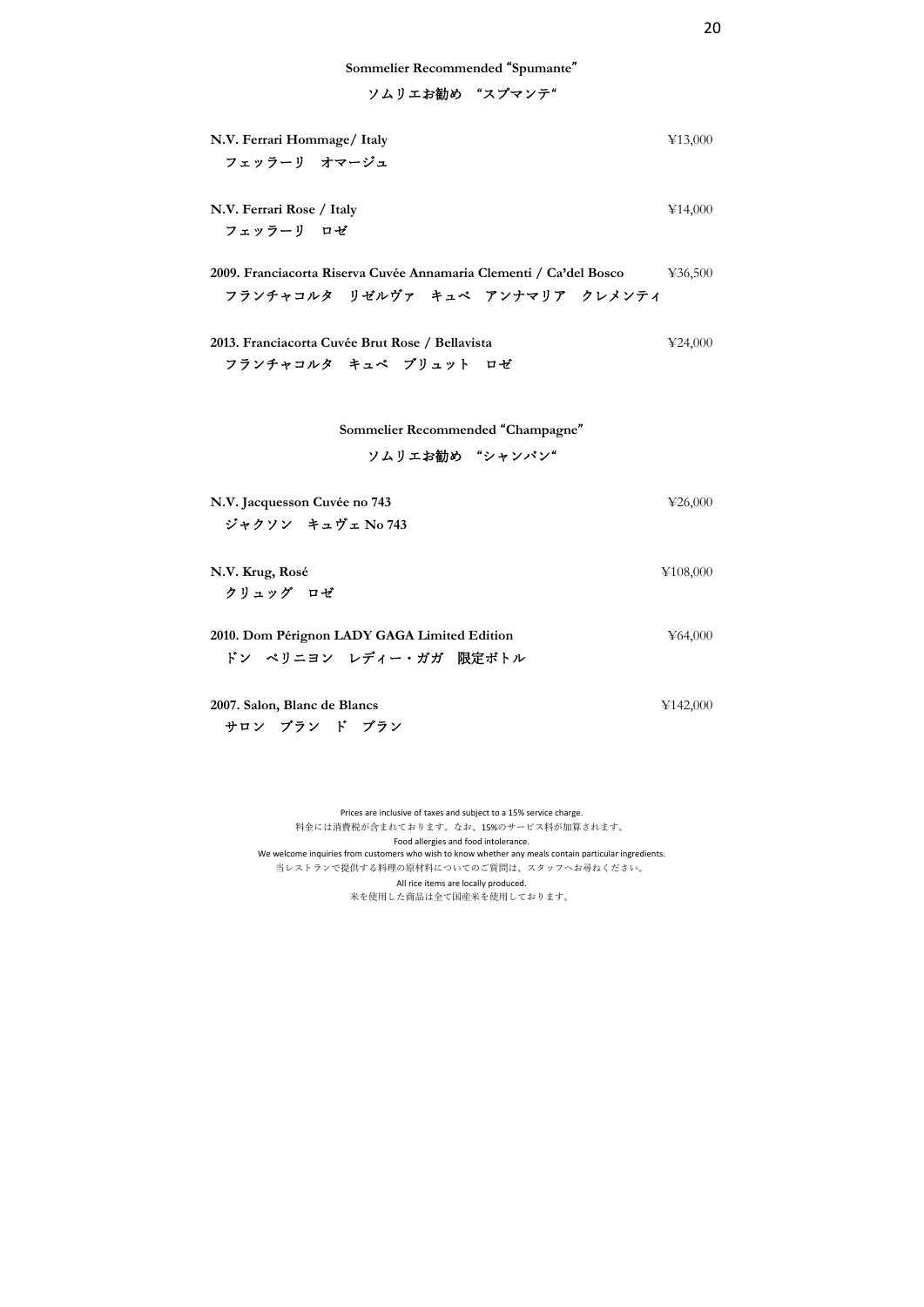ソムリエお勧め 白ワイン

| Cellar selection Sauvignon Blanc / New-Zealand                                                                                                 | 49,000  |
|------------------------------------------------------------------------------------------------------------------------------------------------|---------|
| セラー セレクション ソーヴィニヨン ブラン                                                                                                                         |         |
| SLH Estate Grown Santa Lucia Highlands / California                                                                                            | ¥14,000 |
| シャルドネ SLH エステート グロウン                                                                                                                           |         |
| Toriivilla Kamihisidaira Blanc / Japan                                                                                                         | ¥15,000 |
| 鳥居平 上菱平ブラン                                                                                                                                     |         |
| Meursault Clos du Murger / Albert Grivault                                                                                                     | 424,000 |
| ムルソー クロ デュ ミュルジュ                                                                                                                               |         |
| Sommelier Recommended "Red Wine"                                                                                                               |         |
| ソムリエお勧め 赤ワイン                                                                                                                                   |         |
| Celeste Tempranillo Crianza / Spain                                                                                                            | 49,000  |
| セレステ テンプラニーリョ クリアンサ                                                                                                                            |         |
| Marlborough Pinot Noir / New-Zealand                                                                                                           | ¥10,000 |
| マールボロ ピノ ノワール                                                                                                                                  |         |
| Barossa Shiraz / Australia                                                                                                                     | ¥12,000 |
| バロッサ シラーズ                                                                                                                                      |         |
| Williams' Vineyard Pinot Noir / New-Zealand                                                                                                    | 421,000 |
| ウィリアムス ヴィンヤード ピノ ノワール                                                                                                                          |         |
| Rindo / California                                                                                                                             | ¥33,000 |
| 紫鈴                                                                                                                                             |         |
| Prices are inclusive of taxes and subject to a 15% service charge.<br>料金には消費税が含まれております。なお、15%のサービス料が加算されます。                                    |         |
| Food allergies and food intolerance.<br>We welcome inquiries from customers who wish to know whether any meals contain particular ingredients. |         |

当レストランで提供する料理の原材料についてのご質問は、スタッフへお尋ねください。

All rice items are locally produced.

米を使用した商品は全て国産米を使用しております。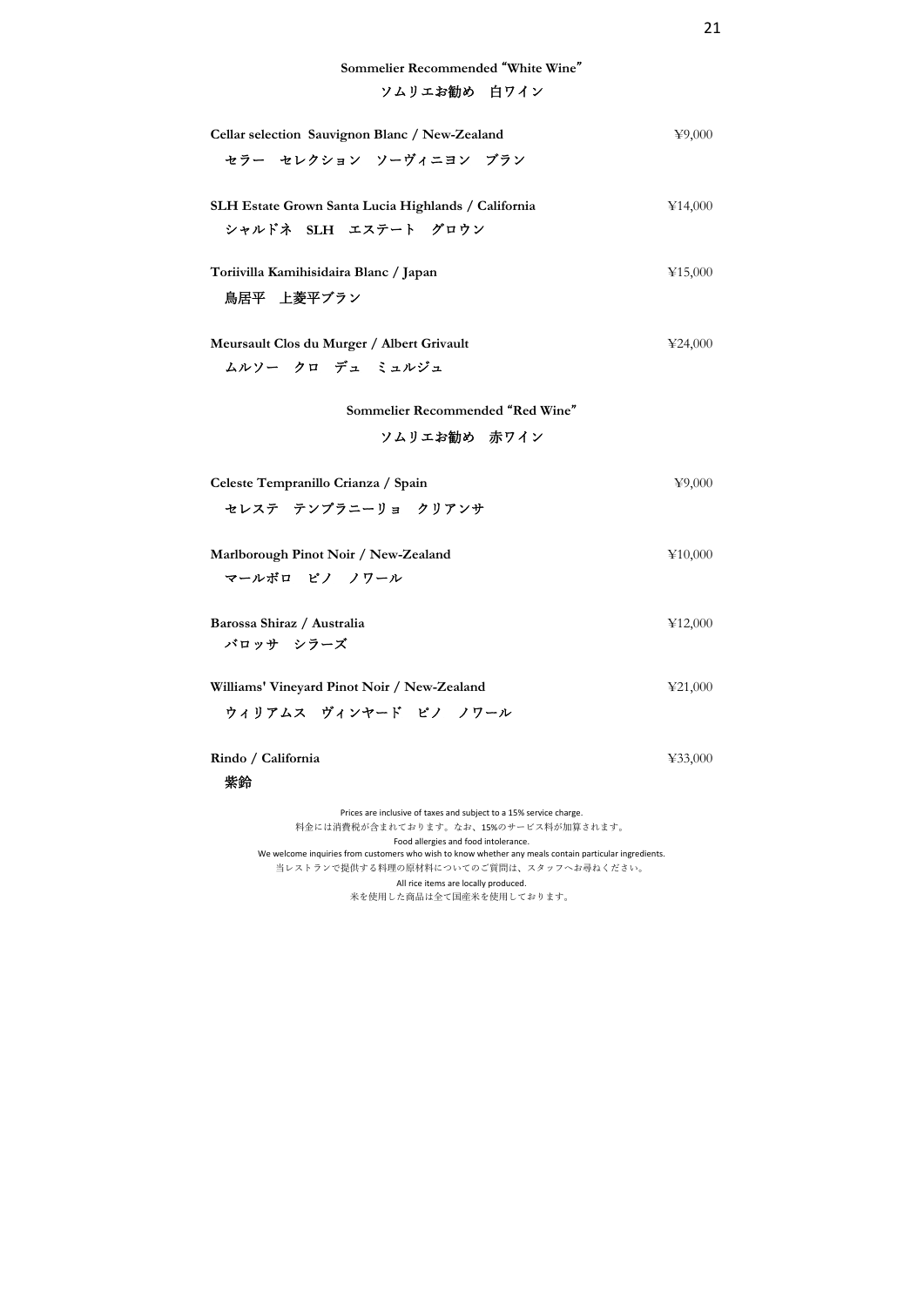**Bottle Beer**

## ⼩瓶ビール各種

```
各 ¥1,350
```
Asahi Super Dry Suntory Premium Malts アサヒ スーパードライ しゅうのう サントリー プレミアム モルツ **Sapporo Yebisu Kirin Ichiban-Shibori** サッポロ ヱビス おんじゃ キリン 一番搾り **Guinness Heineken** ギネス ファイネケン

**Local Bottle Beer**

## 地ビール各種

## 各 **¥1,600**

**Yufuin Beer Weizen Light Yufuin Beer Stout** ゆふいんビール ヴァイツェン淡色 ゆふいんビール スタウト

## **Chivas Regal 12y Highball** シーバスリーガル **12** 年 ハイボール

**Standard** (**45ml +** 炭酸⽔ **1** 本) ¥1,800 スタンダード **Special** (135ml + 炭酸水 3 本) **¥4,600** スペシャル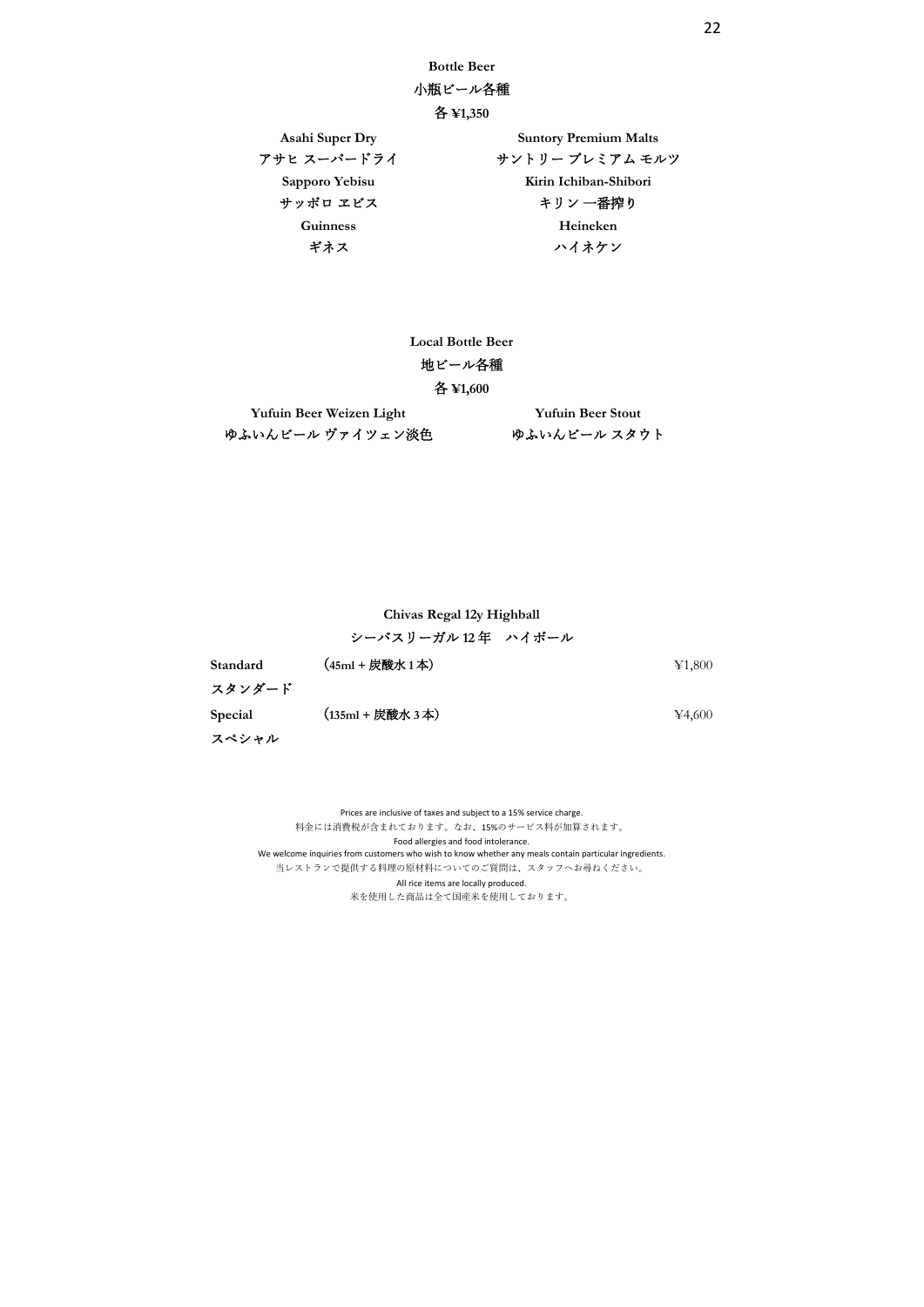### ボトル各種

## **WHISKY**

| Yamazaki                        | <b>J</b> apanese | 433,000 |
|---------------------------------|------------------|---------|
| 山崎                              |                  |         |
| Chivas Regal 12 years           | Scotch           | ¥16,500 |
| シーバス・リーガル 12年                   |                  |         |
| <b>Four Roses Super Premium</b> | American         | ¥27,500 |
| フォア・ローゼス・プラチナ                   |                  |         |

## **SHOCHU**

| Iichiko Kurobin           | Mugi | 47,500                              |
|---------------------------|------|-------------------------------------|
| いいちこ 民陶くろびん 25 度(麦)       |      |                                     |
| Denen Envelhecida 3 years | lmo  | $\textcolor{blue}{\textbf{47.500}}$ |
| 田苑エンヴェレシーダ 25 度(芋)        |      |                                     |
| Iichiko 40 Rugby Ball     | Mugi | ¥19,000                             |
| いいちこ 40 度 ラグビーボール(麦)限定品   |      |                                     |

## **SAKE**

| Kunchou Sen Jyunmaidaiginjyou |      | ¥11,000 |
|-------------------------------|------|---------|
| 薫長 川 純米大吟醸                    | 薫長酒造 |         |
| Kurokui Daiginjyou            |      | ¥11,000 |
| 九六位 大吟醸                       | 久家本店 |         |
| Chiebijin Jyunmaiginjyou      |      | ¥11,000 |
| ちえびじん 純米吟醸                    | 中野酒造 |         |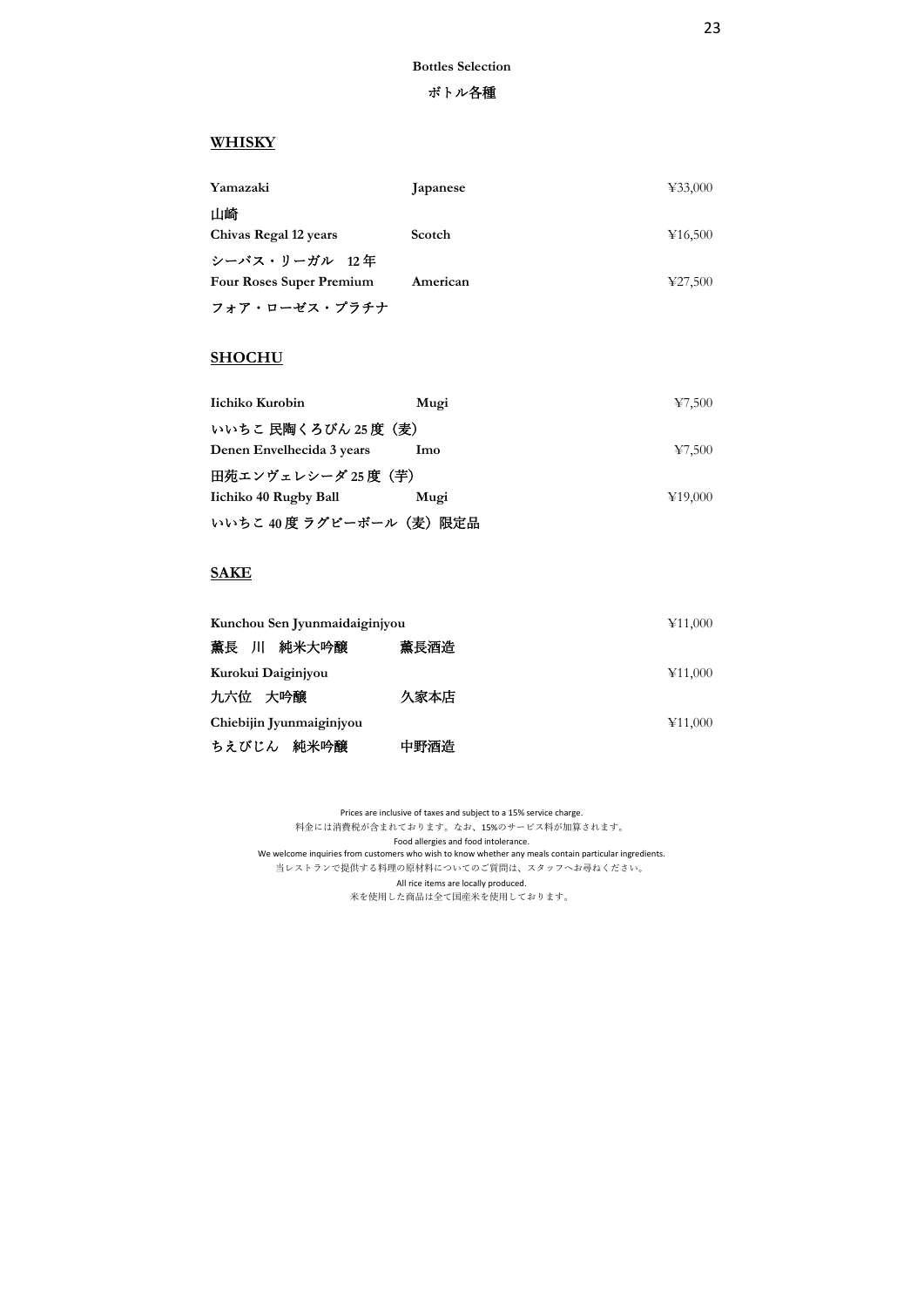| Freshly squeezed orange juice     | ¥1,400 |
|-----------------------------------|--------|
| フレッシュ オレンジ ジュース                   |        |
| Freshly squeezed grapefruit juice | ¥1,400 |
| フレッシュ グレープフルーツ ジュース               |        |
| Kabosu juice                      | ¥900   |
| かぼす ジュース                          |        |
| Apple juice                       | ¥900   |
| アップル ジュース                         |        |
| Tomato juice                      | ¥900   |
| トマト ジュース                          |        |
| Pineapple juice                   | ¥900   |
| パイナップル ジュース                       |        |
| Peach juice                       | ¥900   |
| 白桃 ジュース                           |        |
| Mango juice                       | ¥900   |
| マンゴー ジュース                         |        |
| Cranberry juice                   | ¥900   |
| クランベリー ジュース                       |        |
| Oolong tea                        | ¥900   |
| ウーロン茶                             |        |
| Coca Cola / Coca-Cola Zero        | ¥900   |
| コカ・コーラ / コカ・コーラゼロ                 |        |
| <b>Ginger Ale</b>                 | ¥900   |
| ジンジャーエール                          |        |
| Yufuin cider 330ml                | ¥1,100 |
| ゆふいんサイダー 330ml                    |        |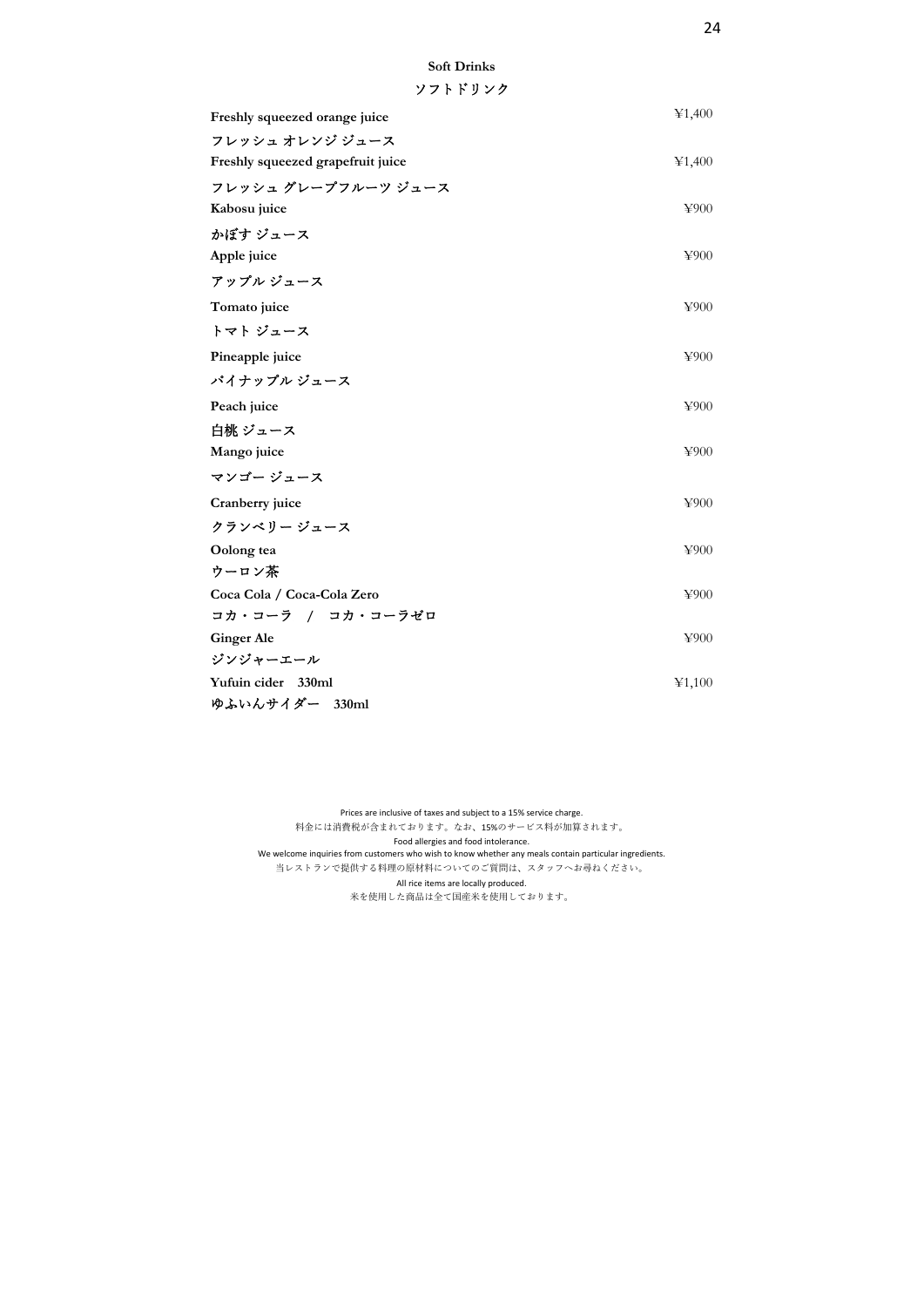| ∩ttı<br>r |
|-----------|
|-----------|

| Coffee        | ¥900 |
|---------------|------|
| コーヒー          |      |
| Caffè latte   | ¥900 |
| カフェラテ         |      |
| Cappuccino    | ¥900 |
| カプチーノ         |      |
| Hot chocolate | ¥900 |
| ホットチョコレート     |      |

**Selection of TWG Fine Teas**

## **TWG** オリジナルティー

| ANA Intercontinental Beppu blend  | ¥850 |
|-----------------------------------|------|
| ANA インターコンチネンタル別府リゾート&スパオリジナルブレンド |      |
| English breakfast                 | ¥850 |
| イングリッシュブレックファスト                   |      |
| Royal darjeeling                  | ¥850 |
| ロイヤルダージリン                         |      |
| Chamomile                         | ¥850 |
| カモミール                             |      |
| French Earl Grev                  | ¥850 |
| フレンチアールグレイ                        |      |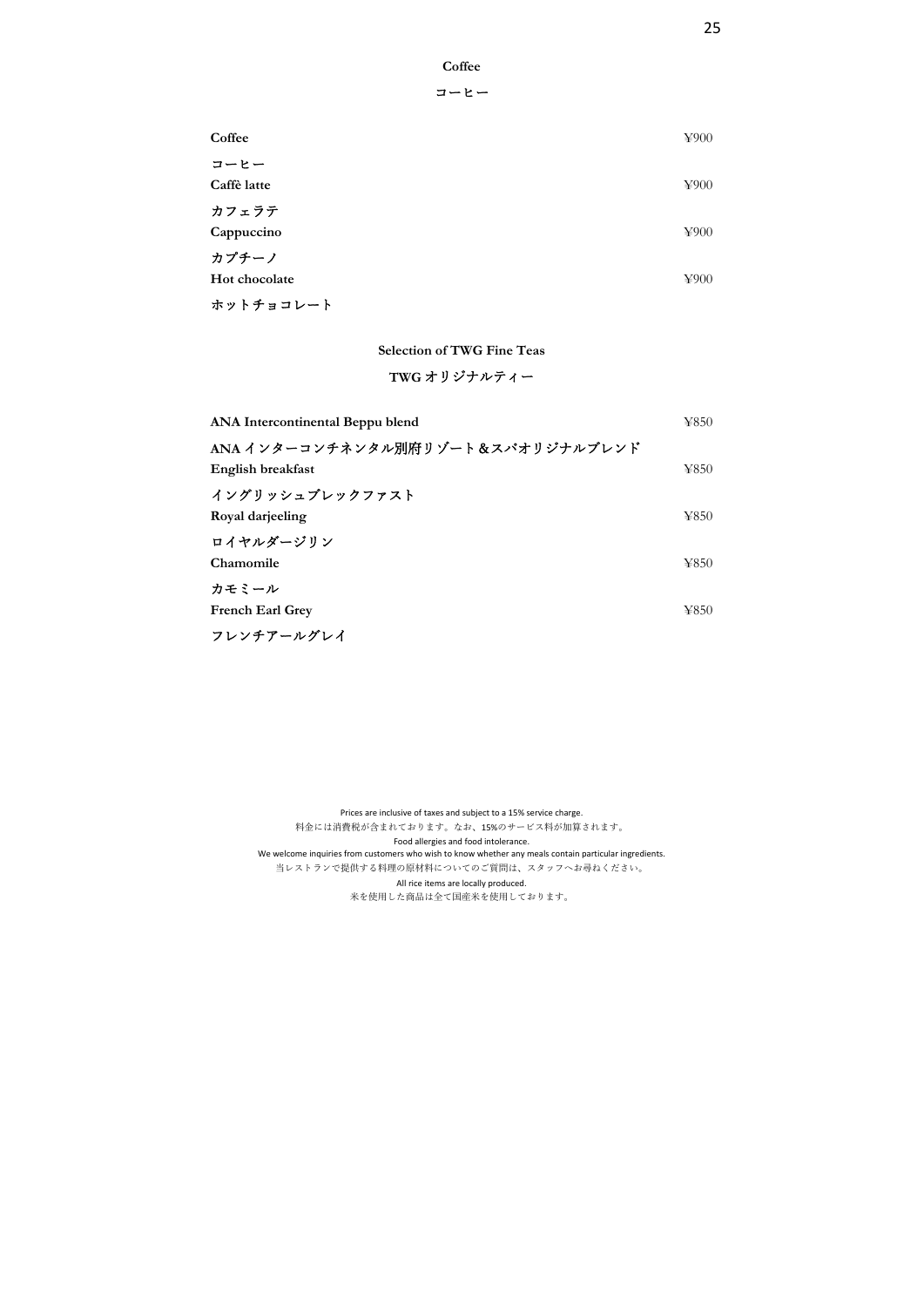**Late night menu** 深夜メニュー

| Snacks set                                                                         | $\textcolor{blue}{42,200}$ |
|------------------------------------------------------------------------------------|----------------------------|
| Potato chips, nuts, olives,                                                        |                            |
| choice of one beer: Asahi Super Dry, Suntory Premium Malts, Kirin Ichiban-Shibori, |                            |
| Heineken                                                                           |                            |
| おつまみセット                                                                            |                            |
| ポテトチップス、ナッツ、オリーブ、ビールは                                                              |                            |
| (アサヒ スーパードライ、サントリー プレミアムモルツ、キリン 一番搾り                                               |                            |
| ハイネケン) より1本お選びください。                                                                |                            |
|                                                                                    |                            |
| International cheese plate                                                         | 42,700                     |
| selection of bread and lavash, Yufuin seasonal jam, dry fruits and nuts            |                            |
| チーズプレート                                                                            |                            |
| パンとラボッシュ、湯布院ジャム、ドライフルーツ、ナッツ                                                        |                            |
|                                                                                    |                            |
| Assorted cold cuts platter                                                         | 42,200                     |
| コールドミート盛り合わせ                                                                       |                            |
|                                                                                    |                            |
| Torimeshi onigiri                                                                  | ¥1,500                     |
| chicken rice onigiri with Japanese pickles                                         |                            |
| 鶏飯 おにぎり (3個)                                                                       |                            |
| 鶏の炊き込みご飯、香の物                                                                       |                            |
|                                                                                    |                            |
| Yakionigiri no ochazuke                                                            | 42,000                     |
| grilled Oita chicken and rice with dashi                                           |                            |
| 焼きおにぎりのお茶漬け                                                                        |                            |
| 大分県産 鶏肉と御飯、出汁                                                                      |                            |
|                                                                                    |                            |
| Elements soup of the season                                                        | ¥1,300                     |
| エレメンツ 季節のスープ                                                                       |                            |
|                                                                                    |                            |